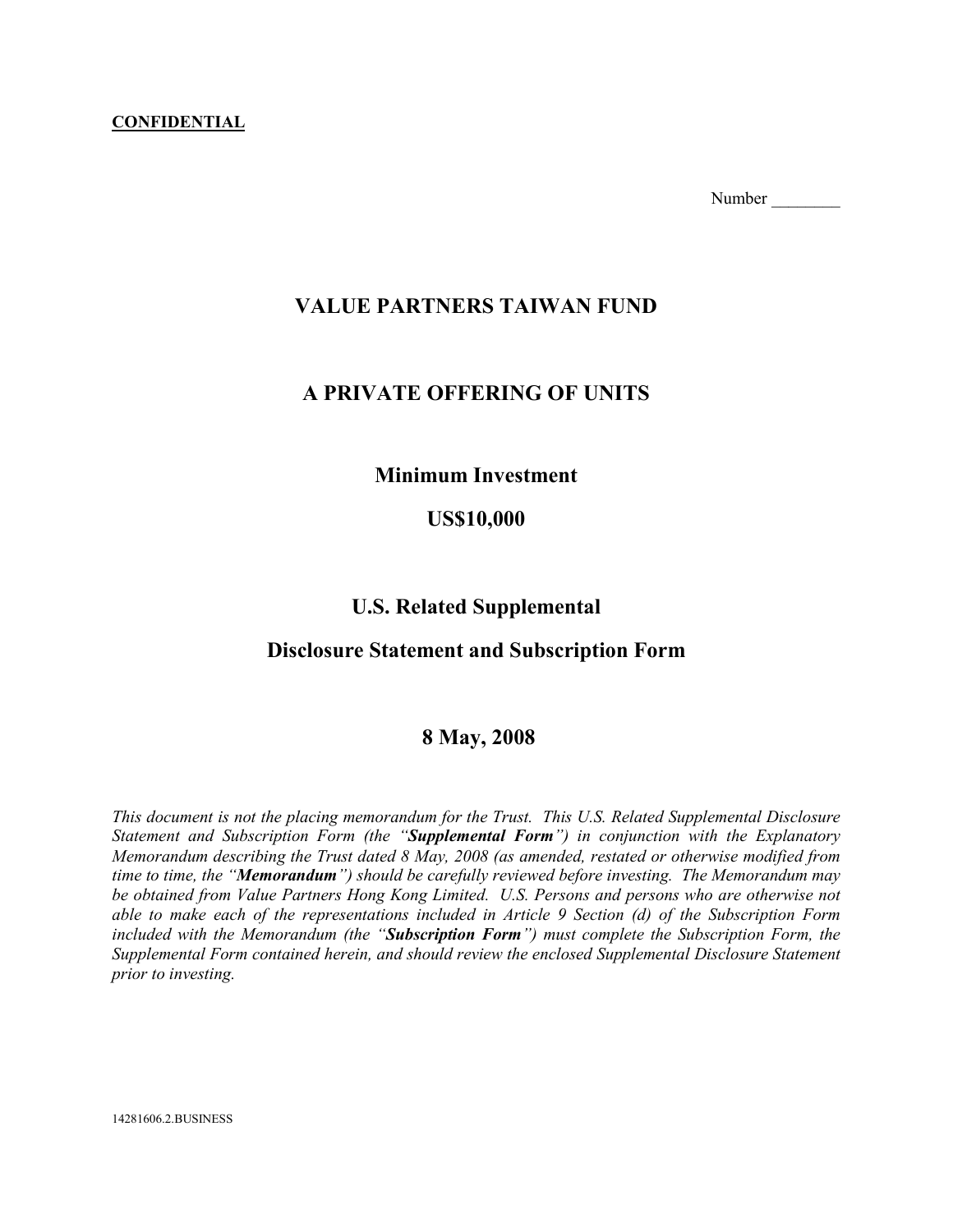#### SUPPLEMENTAL DISCLOSURE STATEMENT

This Supplemental Disclosure Statement (as amended, restated or otherwise modified from time to time, the "Statement") of Value Partners Taiwan Fund (the "Trust") provides additional information of particular relevance to U.S. Persons (as defined below), persons generally subject to U.S. federal income tax, and certain other persons connected to the United States. The Memorandum, Subscription Form and this Statement should be reviewed carefully by any U.S. Person, a person generally subject to U.S. federal income tax, and persons who are otherwise not able to make each of the representations included in Article 9 Section (d) of the Subscription Form. Capitalized terms not otherwise defined herein shall have the same meanings ascribed thereto in the Memorandum.

#### No Registration under U.S. Federal or State Securities Laws

The Trust has not been and will not be registered under the U.S. Investment Company Act of 1940 (the "Investment Company Act"), nor are units of the Trust ("Units") registered under the U.S. Securities Act of 1933 (the "Securities Act") or under any U.S. state "Blue Sky" laws. Accordingly, Units may not be offered or sold in the United States of America, including its territories and possessions ("United States"), or, directly or indirectly, to or for the benefit of a U.S. Person, except with the prior consent of Trust in a transaction which does not result in a violation of applicable United States federal or state securities laws (for example, pursuant to exemptions available under the Securities Act).

NEITHER THE TRUST NOR THE UNITS HAVE BEEN APPROVED OR DISAPPROVED BY THE UNITED STATES SECURITIES AND EXCHANGE COMMISSION, ANY STATE SECURITIES COMMISSION OR OTHER REGULATORY AUTHORITY WITHIN THE UNITED STATES, NOR HAVE ANY OF THE FOREGOING AUTHORITIES PASSED UPON OR ENDORSED THE MERITS OF THIS OFFERING OR THE ACCURACY OR ADEQUACY OF THESE OFFERING MATERIALS. ANY REPRESENTATION TO THE CONTRARY IS UNLAWFUL.

THIS STATEMENT DOES NOT CONSTITUTE AN OFFER OR SOLICITATION IN ANY STATE OR OTHER JURISDICTION IN WHICH AN OFFER OR SOLICITATION IS NOT AUTHORIZED.

NO REPRESENTATIONS OR WARRANTIES OF ANY KIND ARE INTENDED OR SHOULD BE INFERRED WITH RESPECT TO THE ECONOMIC RETURN OR THE TAX CONSEQUENCES FROM AN INVESTMENT IN THE TRUST. NO ASSURANCE CAN BE GIVEN THAT THE TRUST'S INVESTMENT OBJECTIVE WILL BE ACHIEVED. NO ASSURANCE CAN BE GIVEN THAT EXISTING LAWS WILL NOT BE CHANGED OR INTERPRETED ADVERSELY. PROSPECTIVE INVESTORS ARE NOT TO CONSTRUE THIS STATEMENT AS LEGAL OR TAX ADVICE. EACH INVESTOR SHOULD CONSULT HIS OR HER OWN COUNSEL AND ACCOUNTANT FOR ADVICE CONCERNING THE VARIOUS LEGAL, TAX AND ECONOMIC CONSIDERATIONS RELATING TO HIS OR HER INVESTMENT. EACH PROSPECTIVE INVESTOR IS RESPONSIBLE FOR THE FEES OF HIS OR HER OWN COUNSEL, ACCOUNTANTS AND OTHER ADVISERS.

NO OFFERING LITERATURE OR ADVERTISING IN ANY FORM SHALL BE RELIED UPON OTHER THAN THIS STATEMENT, THE MEMORANDUM, AND THE DOCUMENTS REFERRED TO HEREIN AND THEREIN. ANY FURTHER DISTRIBUTION OR REPRODUCTION OF THIS STATEMENT, IN WHOLE OR IN PART, OR THE DIVULGENCE OF ANY OF ITS CONTENTS, IS **PROHIBITED.** 

14281606.2.BUSINESS 2 A PROSPECTIVE INVESTOR SHOULD NOT SUBSCRIBE FOR UNITS UNLESS SATISFIED THAT HE OR SHE AND HIS OR HER INVESTMENT REPRESENTATIVE HAVE ASKED FOR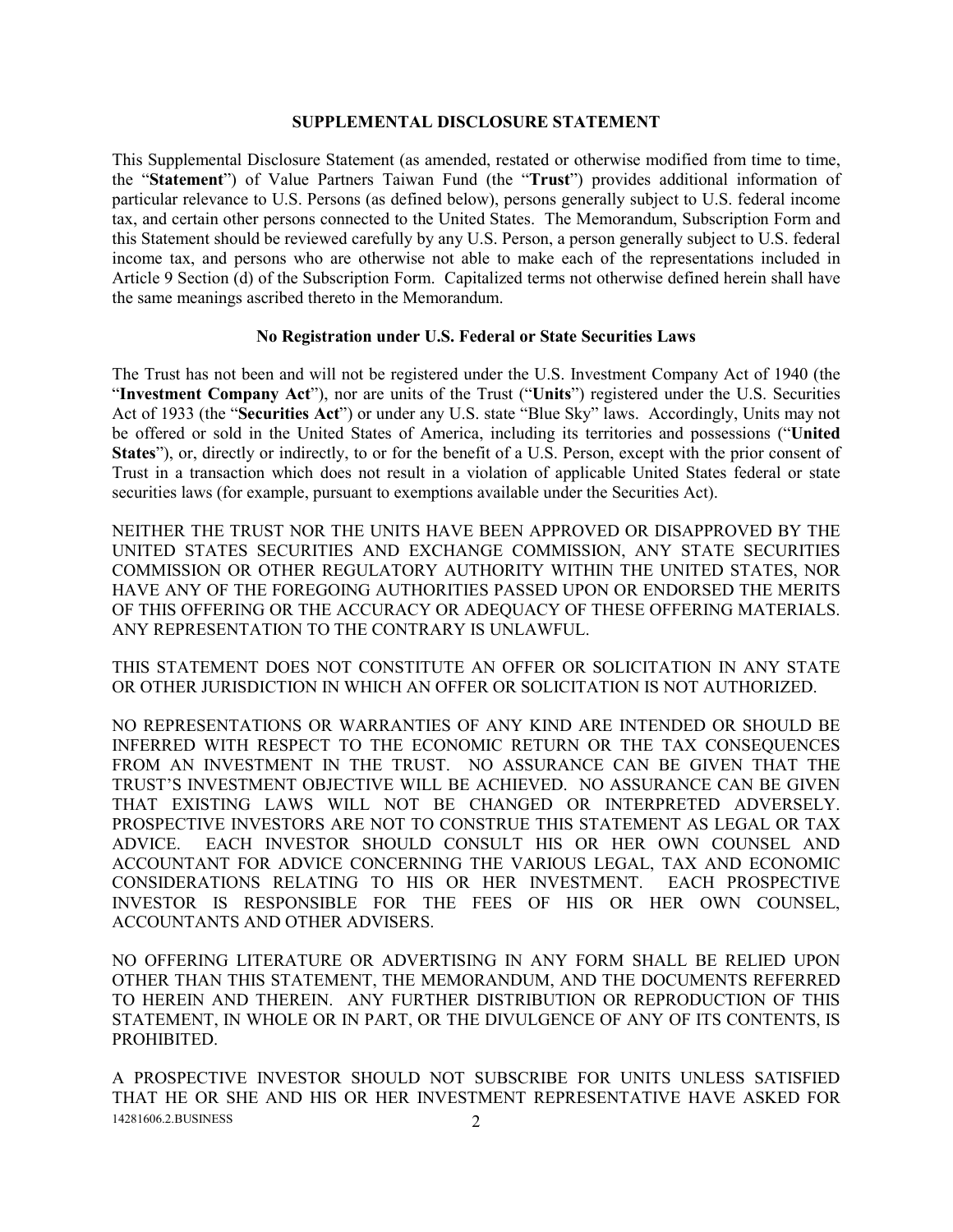AND RECEIVED ALL INFORMATION WHICH WOULD ENABLE HIM OR HER OR BOTH OF THEM TO EVALUATE THE MERITS AND RISKS OF THE PROPOSED INVESTMENT. THE UNITS ARE NOT, AND ARE NOT EXPECTED TO BE, LIQUID, EXCEPT AS DESCRIBED IN THE MEMORANDUM.

THE UNITS ARE SUBJECT TO RESTRICTIONS ON TRANSFERABILITY AND RESALE AND MAY NOT BE TRANSFERRED OR RESOLD EXCEPT AS PERMITTED UNDER THE SECURITIES ACT AND APPLICABLE STATE SECURITIES LAWS, PURSUANT TO REGISTRATION OR EXEMPTION THEREFROM, AS WELL AS IN ACCORDANCE WITH THE REQUIREMENTS SET FORTH IN THE MEMORANDUM. INVESTORS SHOULD BE AWARE THAT THEY WILL BE REQUIRED TO BEAR THE FINANCIAL RISKS OF THIS INVESTMENT FOR AN INDEFINITE PERIOD OF TIME. EACH U.S. PERSON SUBSCRIBING FOR UNITS MUST AGREE THAT THE TRUST MAY REJECT ANY PROPOSED TRANSFER OF THOSE UNITS IN ITS DISCRETION.

VALUE PARTNERS HONG KONG LIMITED (THE "MANAGER"), WHICH SERVES AS INVESTMENT MANAGER TO THE TRUST, HAS FILED WITH THE U.S. NATIONAL FUTURES ASSOCIATION A CLAIM FOR EXEMPTION FROM COMMODITY POOL OPERATOR ("CPO") REGISTRATION WITH THE U.S. COMMODITY FUTURES TRADING COMMISSION ("CFTC") PURSUANT TO CFTC RULE 4.13(A)(4). INVESTORS SHOULD BE AWARE THAT, UNLIKE A REGISTERED CPO, THE MANAGER IS NOT REQUIRED TO DELIVER A DISCLOSURE DOCUMENT OR A CERTIFIED ANNUAL REPORT TO PARTICIPANTS IN THE TRUST. THE MANAGER IS EXEMPT FROM REGISTRATION AS A CPO BECAUSE THE UNITS OF THE TRUST ARE EXEMPT FROM REGISTRATION UNDER THE SECURITIES ACT AND ARE NOT OFFERED TO THE PUBLIC IN THE UNITED STATES. FURTHER, INVESTORS IN THE TRUST ARE LIMITED AS FOLLOWS: EACH NATURAL PERSON INVESTING IN THE TRUST MUST BE A "QUALIFIED ELIGIBLE PERSON" ("QEP") AS THAT TERM IS DEFINED IN CFTC RULE 4.7(A)(2), AND EACH NON-NATURAL PERSON INVESTING IN THE TRUST MUST BE A QEP UNDER ANY SECTION OF CFTC RULE 4.7 OR AN "ACCREDITED INVESTOR" AS THAT TERM IS DEFINED IN RULE  $501(A)(1)-(3)$ ,  $(A)(7)$  AND  $(A)(8)$  OF REGULATION D UNDER THE SECURITIES ACT.

YOU SHOULD ALSO BE AWARE THAT THE TRUST MAY TRADE NON-UNITED STATES FUTURES OR OPTIONS CONTRACTS. TRANSACTIONS ON MARKETS LOCATED OUTSIDE THE UNITED STATES, INCLUDING MARKETS FORMALLY LINKED TO A UNITED STATES MARKET, MAY BE SUBJECT TO REGULATIONS WHICH OFFER DIFFERENT OR DIMINISHED PROTECTION TO THE TRUST AND ITS UNITHOLDERS. FURTHER, UNITED STATES REGULATORY AUTHORITIES MAY BE UNABLE TO COMPEL THE ENFORCEMENT OF THE RULES OF REGULATORY AUTHORITIES OR MARKETS IN NON-UNITED STATES JURISDICTIONS WHERE TRANSACTIONS MAY BE EFFECTED.

### INVESTORS' RELIANCE ON U.S. FEDERAL TAX ADVICE IN THIS SUPPLEMENTAL FORM

THE DISCUSSION CONTAINED IN THIS SUPPLEMENTAL FORM AS TO U.S. FEDERAL TAX CONSIDERATIONS IS NOT INTENDED OR WRITTEN TO BE USED, AND CANNOT BE USED FOR THE PURPOSE OF AVOIDING PENALTIES. SUCH DISCUSSION IS WRITTEN TO SUPPORT THE PROMOTION OR MARKETING OF THE TRANSACTIONS OR MATTERS ADDRESSED HEREIN. EACH TAXPAYER SHOULD SEEK U.S. FEDERAL TAX ADVICE BASED ON THE TAXPAYER'S PARTICULAR CIRCUMSTANCES FROM AN INDEPENDENT TAX ADVISOR.

NOTICE TO FLORIDA OFFEREES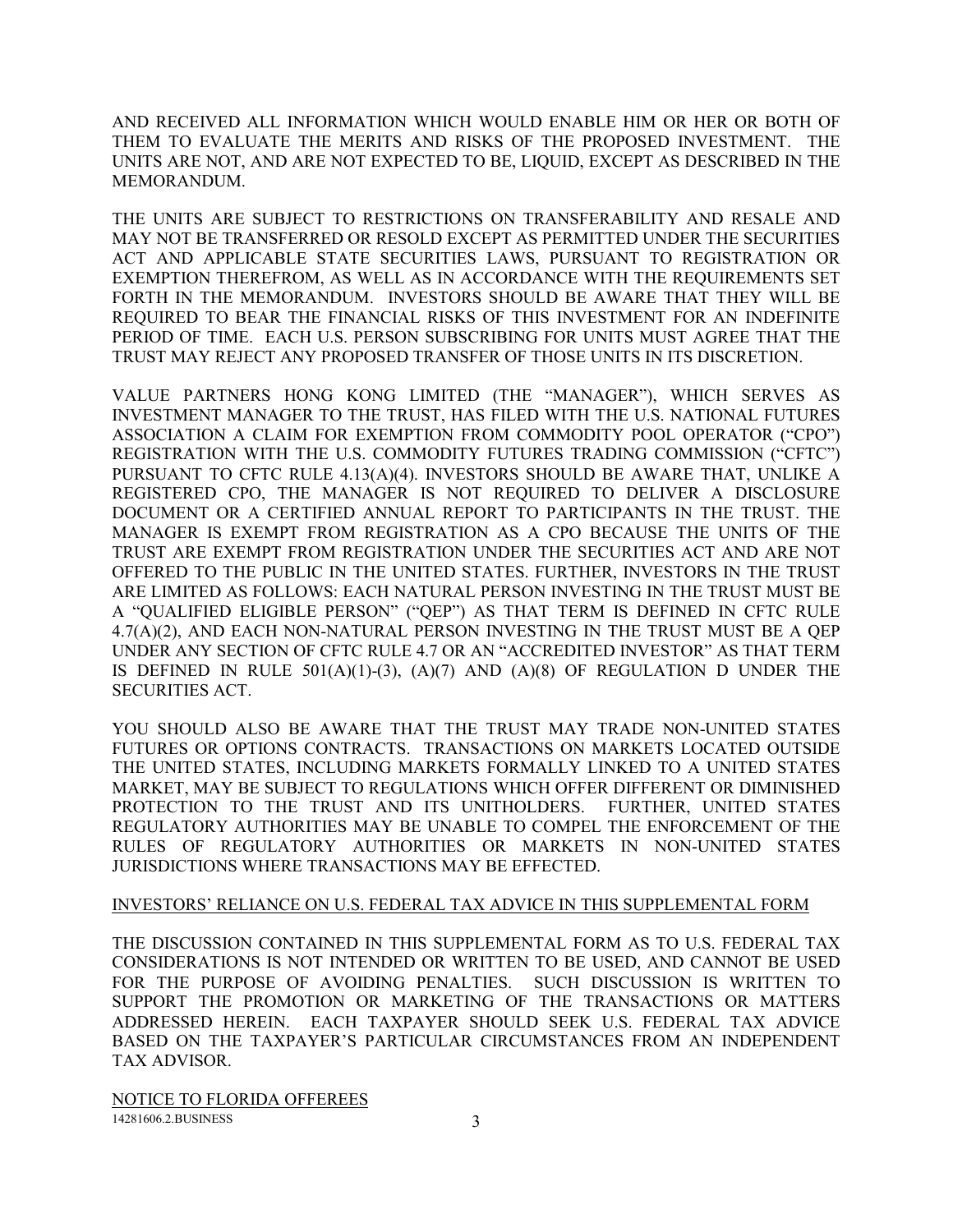THE UNITS BEING OFFERED HEREBY HAVE NOT BEEN REGISTERED WITH THE FLORIDA DIVISION OF SECURITIES AND INVESTOR PROTECTION.

EXCEPT TO THE EXTENT PREEMPTED BY FEDERAL LAW, PURSUANT TO SECTION 517- 061(11)(A)(5) OF THE FLORIDA SECURITIES AND INVESTOR PROTECTION ACT, WHEN SALES ARE MADE TO FIVE OR MORE PERSONS IN FLORIDA, ANY SALE IN FLORIDA MADE PURSUANT TO SECTION 517.061(11)(A)(5) IS VOIDABLE BY THE PURCHASER WITHIN THREE DAYS AFTER THE FIRST TENDER OF CONSIDERATION IS MADE BY SUCH PURCHASER TO THE ISSUER, AN AGENT OF THE ISSUER OR AN ESCROW AGENT.

IN MAKING AN INVESTMENT DECISION, INVESTORS MUST RELY ON THEIR OWN EXAMINATION OF THE TRUST AND THE TERMS OF THE OFFERING, INCLUDING THE MERITS AND RISKS INVOLVED. THIS OFFERING IS SUITABLE ONLY FOR SOPHISTICATED INVESTORS, WHO HAVE THE REQUIRED FINANCIAL ABILITY AND WILLINGNESS TO ACCEPT THE HIGH RISKS AND LACK OF LIQUIDITY INHERENT IN AN INVESTMENT IN THE TRUST. INVESTORS SHOULD BE AWARE THAT THEY MAY BE REQUIRED TO BEAR THE FINANCIAL RISKS OF THEIR INVESTMENT IN THE TRUST FOR AN INDEFINITE PERIOD OF TIME AND COULD LOSE EVERYTHING THEY INVEST IN THE TRUST. NO ASSURANCE IS GIVEN THAT THE TRUST'S INVESTMENT OBJECTIVE WILL BE ACHIEVED OR THAT THE TRUST WILL NOT SUFFER LOSSES. YOU COULD LOSE EVERYTHING INVESTED.

\* \* \* \* \* \* \*

THIS U.S. RELATED SUPPLEMENTAL DISCLOSURE STATEMENT AND SUBSCRIPTION FORM HAS BEEN SUBMITTED TO YOU CONFIDENTIALLY AND DOES NOT CONSTITUTE AN OFFER TO SELL OR THE SOLICITATION OF AN OFFER TO BUY THE UNITS IN ANY JURISDICTION IN WHICH THE OFFER OR SALE OF THE UNITS WOULD BE PROHIBITED OR TO ANY ENTITY OR INDIVIDUAL NOT POSSESSING THE QUALIFICATIONS DESCRIBED IN THIS STATEMENT.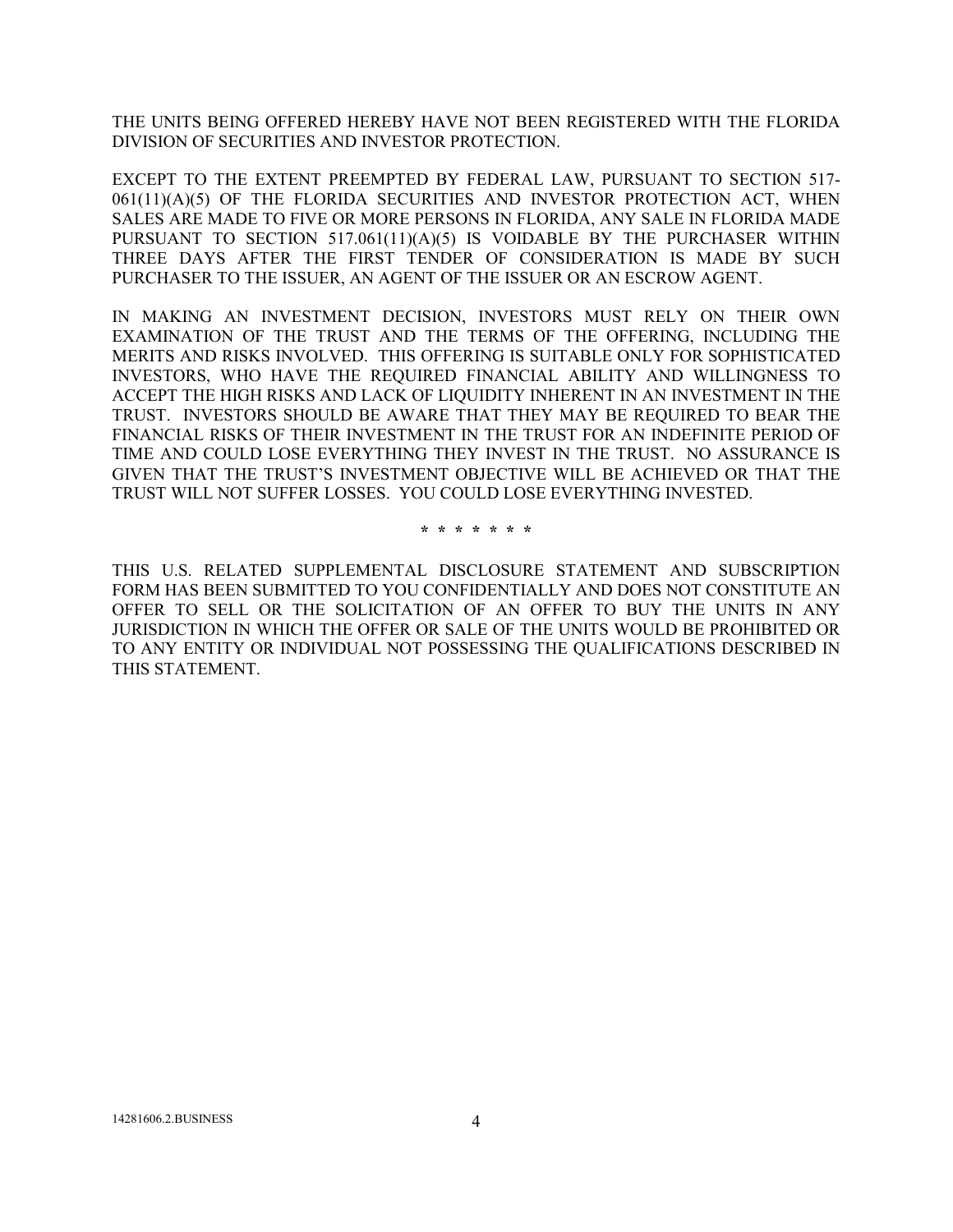#### The U.S. Private Placement

The Units are being offered to U.S. Persons in reliance on the exception from characterization of the Trust as an investment company pursuant to Section  $3(c)(7)$  of the Investment Company Act. Section  $3(c)(7)$ excepts the Trust from most of the provisions of the Investment Company Act so long as the outstanding securities of the Trust that are beneficially owned by U.S. Persons were purchased by persons who, at the time of the acquisition of the securities, were qualified purchasers as that term is defined for purposes of Section  $3(c)(7)$  and the Trust does not make a public offering of its securities in the United States. The Trust may set and enforce guidelines such that the U.S. Persons permitted to own Units beneficially will only include qualified purchasers. U.S. Persons acquiring Units must agree not to transfer Units without the prior approval of the Trust (which may be given by the Manager). U.S. Persons are not, however, subject to any special limitations on their ability to redeem their Units to the extent that the Trust offers redemptions to Unitholders generally.

Subject to an exception for certain transfers to the estate of, or donees of, a Unitholder, Section 3(c)(7), in effect, requires that the Trust prohibit any transfer of Units that have been sold by or on behalf of the Trust to a U.S. Person or to a transferee who is a U.S. Person unless the transferee is also a "qualified purchaser."

#### TAX AND ERISA CONSIDERATIONS

#### Investors' Reliance on U.S. Federal Tax Advice in this Supplemental Form

The discussion contained in this Supplemental Form as to U.S. federal tax considerations is not intended or written to be used, and cannot be used, for the purpose of avoiding penalties. Such discussion is written to support the promotion or marketing of the transactions or matters addressed in this Supplement. Each taxpayer should seek federal tax advice based on the taxpayer's particular circumstances from an independent tax advisor.

#### United States Federal Income Tax Considerations

As with any investment, the tax consequences of an investment in Units may be material to an analysis of an investment in the Trust. U.S. persons, as defined for federal income tax purposes (referred to herein as "U.S. Holders" and defined below), investing in the Trust should be aware of the tax consequences of such an investment before purchasing Units. This Supplemental Form discusses certain U.S. federal income tax consequences only generally and does not purport to deal with all of the U.S. federal income tax consequences applicable to the Trust or to all categories of investors, some of whom may be subject to special rules. This discussion assumes that no U.S. Holder owns or will own directly or indirectly, or will be considered as owning by reason of certain tax law rules of constructive ownership, 10 percent or more of the total combined voting power of all Units. The Trust does not, however, guarantee that will always be the case. Furthermore, this discussion assumes that the Trust will not hold any interests (other than as a creditor) in any "United States real property holding corporations" as defined in the U.S. Internal Revenue Code of 1986, as amended (the "Code"). Each prospective investor is urged to consult his or her tax advisor regarding the specific consequences of an investment in the Trust under applicable U.S. federal, state, local and foreign income tax laws as well as with respect to any specific gift, estate and inheritance tax issues.

14281606.2.BUSINESS 5 As used herein, the term "U.S. Holder" includes a U.S. citizen or resident alien of the United States (as defined for United States federal income tax purposes); any entity treated as a partnership or corporation for U.S. tax purposes that is created or organized in, or under the laws of, the United States or any state thereof (including the District of Columbia); any other partnership that is treated as a United States person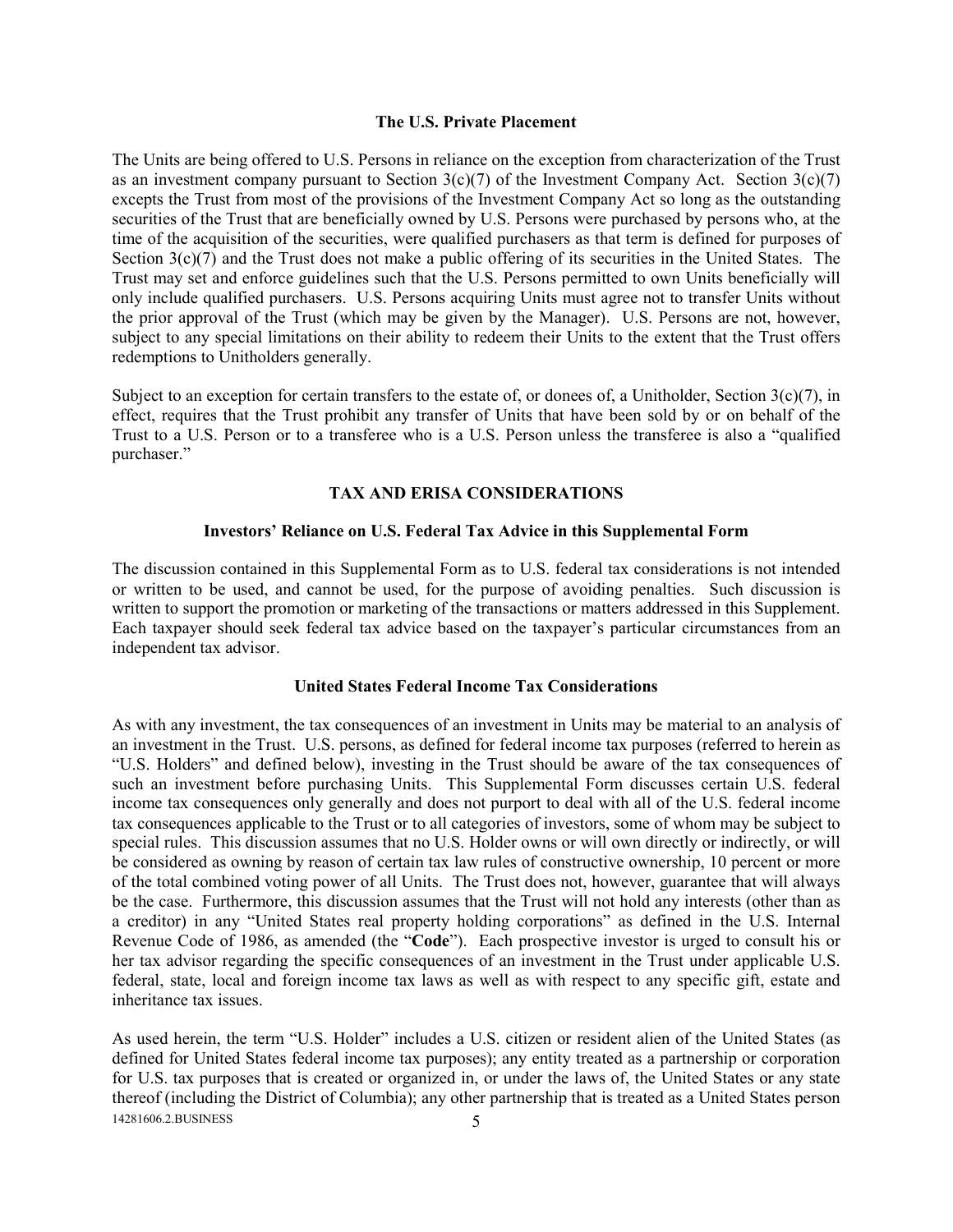under U.S. Treasury Department regulations; any estate, the income of which is subject to U.S. income taxation regardless of source; and any trust over whose administration a court within the United States has primary supervision and all substantial decisions of which are under the control of one or more U.S. fiduciaries. Persons who have lost their U.S. citizenship and who live outside the United States may nonetheless, in some circumstances, be treated as U.S. Holders. Persons who are aliens as to the United States but who have spent 183 days or more in the United States in any of the last two years should check with their tax advisors as to whether they may be considered residents of the United States.

#### Taxation of the Trust

The Trust generally intends to conduct its affairs so that it will not be deemed to be engaged in trade or business in the United States and, therefore, none of its income will be treated as "effectively connected" with a U.S. trade or business carried on by the Trust. If none of the Trust's income is effectively connected with a U.S. trade or business carried on by the Trust, certain categories of income (including dividends and certain types of interest income) derived by the Trust from U.S. sources will be subject to a U.S. tax of 30 percent, which tax is generally withheld from such income. Certain other categories of income, generally including most forms of U.S. source interest income (e.g. interest and original issue discount on portfolio debt obligations (which may include United States Government securities), original issue discount obligations having an original maturity of 183 days or less, and certificates of deposit), and capital gains (including those derived from options transactions), will not be subject to this 30 per cent withholding tax. If, on the other hand, the Trust derives income which is effectively connected with a U.S. trade or business carried on by the Trust, such income will be subject to U.S. federal income tax at the graduated rates applicable to U.S. domestic corporations, and the Trust would also be subject to a branch profits tax on earnings removed, or deemed removed, from the United States.

#### Taxation of Unitholders

The U.S. tax consequences to Unitholders of distributions from the Trust and of dispositions of Units generally depends on the Unitholder's particular circumstances, including whether the Unitholder conducts a trade or business within the United States or is otherwise taxable as a U.S. Holder.

#### Taxation of U.S. Unitholders

Passive Foreign Investment Company ("PFIC") Rules - In General. The Trust is expected to be a PFIC within the meaning of Section 1297(a) of the Code. In addition, the Trust may invest in other entities that are classified as PFICs. Thus, Unitholders may be treated as indirect shareholders of PFICs in which the Trust invests. U.S. Holders are urged to consult their own tax advisors with respect to the application of the PFIC rules and the making of a "qualified electing fund ("QEF") election" or "mark-to-market election" summarized below.

14281606.2.BUSINESS 6 PFIC Consequences - No QEF or Mark-to-Market Election. A U.S. Holder who holds Units generally will be subject to special rules with respect to any "excess distribution" by the Trust to that Unitholder or any gain from the disposition of the Units. For this purpose, an "excess distribution" generally refers to the excess of the amount of any distributions received by the Unitholder during any taxable year in respect of the Units of the Trust over 125 percent of the average amount received by the Unitholder in respect of those Units during the three preceding taxable years (or shorter period that the Unitholder held the Units). The tax payable by a U.S. Holder with respect to an excess distribution or disposition of Units will be determined by allocating the excess distribution or gain from the disposition ratably to each day in the Unitholder's holding period for the Units. The distribution or gain so allocated to any taxable year of the U.S. Holder, other than the taxable year of the excess distribution or disposition, will be taxed to such Unitholder at the highest ordinary income tax rate in effect for that year, and the tax will be further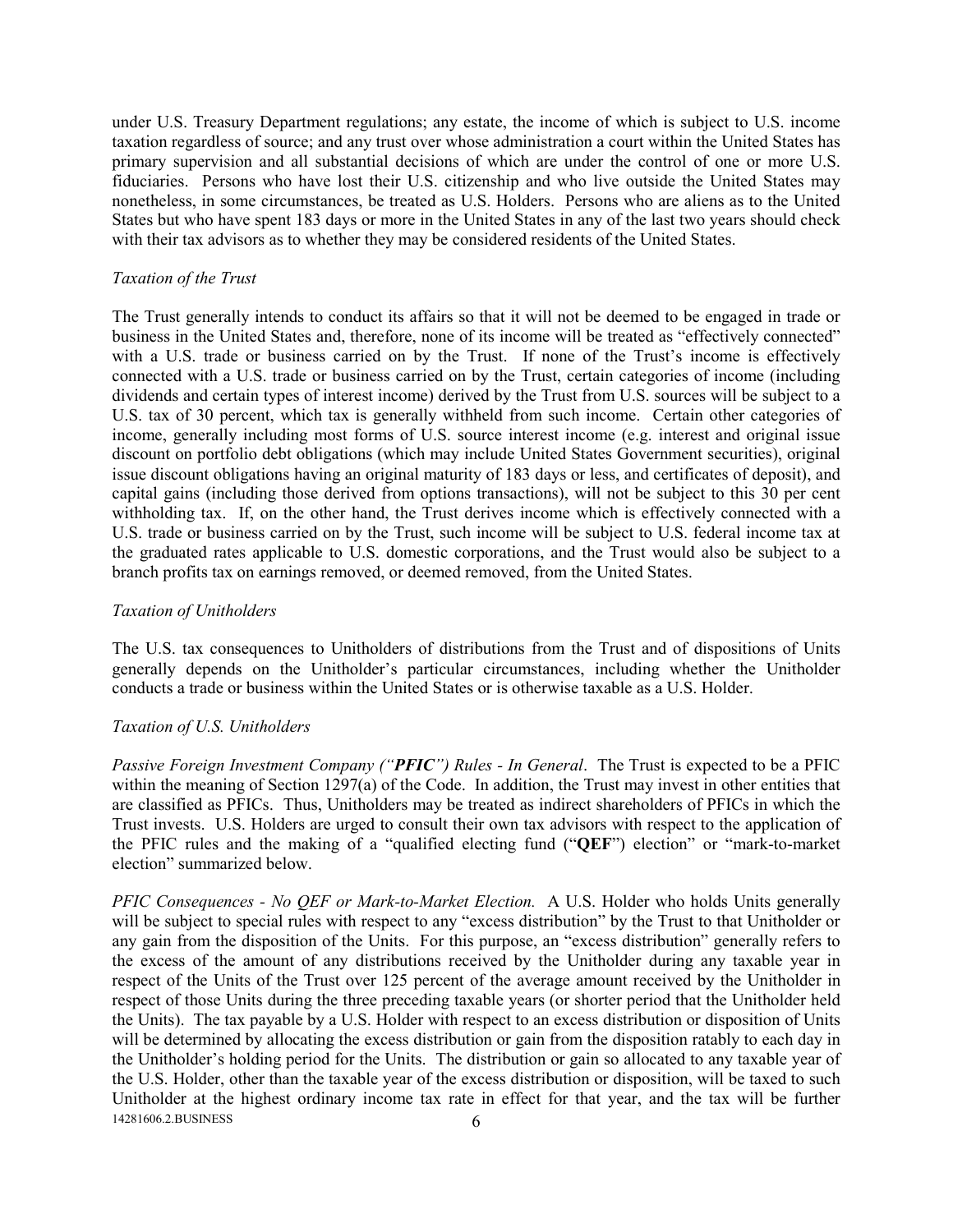increased by an interest charge to reflect the value of the tax deferral deemed to have resulted from the ownership of the Units. Any amount of distribution or gain will be included as ordinary income. In addition, if an individual dies holding Units as to which no QEF or mark-to-market election has been made, the normal step up in tax basis to fair market value at death generally is eliminated with respect to transfers occurring on or before December 31, 2009, and reduced (but not below the decedent's basis) by the decedent's share of the Trust's retained earnings and profits with respect to transfers occurring after that date.

PFIC Consequences - QEF Election. A U.S. Holder in certain circumstances may be able to make a QEF election, in lieu of being taxable in the manner described above, to include annually in gross income its pro rata share of the ordinary earnings and net capital gain of a PFIC in which it invests, regardless of whether it actually received any distributions from the PFIC. PFIC losses, however, would not flowthrough to the U.S. Holder. For the QEF election to be effective, however, the PFIC would need to provide the electing holder with certain financial information based on U.S. tax accounting principles. The Trust will endeavor to provide information necessary to make an effective QEF election at the cost (which includes, without limitation, all accounting and incidental costs) of the requesting U.S. Holder. There can be no assurance, however, that a QEF election will be available with respect to any other PFIC shares held by a Unitholder indirectly through the Trust.

PFIC Consequences - Mark-to-Market Election. A mark-to-market election is not expected to be available for Unitholders in the Trust, nor is one likely to be available with respect to any other PFIC shares held indirectly through the Trust. Were such an election to become available, in lieu of being taxable in the manner described above, an electing Unitholder would include in income at the end of each taxable year the excess, if any, of the fair market value of its Units over its adjusted basis for the Units. The Unitholder also would be permitted to deduct the excess, if any, of its adjusted basis for the Units over their fair market value, but only to the extent of any net mark-to-market gain included in income in prior years. Any mark-to-market gain and any gain from an actual disposition of Units would be included as ordinary income. Ordinary loss treatment would apply to any deductible mark-to-market loss, as well as any loss from an actual disposition to the extent of previously included net mark-to-market gains. An electing Unitholder's adjusted basis in its Units would be adjusted to reflect any mark-to-market inclusions or deductions.

PFIC Consequences - Tax-Exempt Organizations - Unrelated Business Taxable Income. Certain entities (including qualified pension and profit sharing plans, individual retirement accounts, 401(k) plans and Keogh plans ("Tax-Exempt entities")) generally are exempt from U.S. federal income taxation except to the extent that they have unrelated business taxable income ("UBTI"). UBTI is income from a trade or business regularly carried on by a Tax-Exempt entity which is unrelated to the entity's exempt activities. Various types of income, including dividends, interest and gains from the sale of property other than inventory and property held primarily for sale to customers, are excluded from UBTI, so long as the income is not derived from debt-financed property.

14281606.2.BUSINESS 7 Under current law, a tax-exempt entity will not have UBTI solely as a result of investing in Units, and the PFIC rules will not apply to a Tax-Exempt entity that holds Units unless a dividend from the Trust would be subject to U.S. federal income taxation in the hands of the Unitholder (as would be the case, for example, if the Units were debt-financed property in the hands of the Tax-Exempt entity). It should be noted, however, that proposed regulations, which are expected to apply retroactively, may treat individual retirement accounts and other tax-exempt trusts (but not qualified plans) differently than other Tax-Exempt entities by treating the beneficiaries of such trusts as PFIC shareholders and thereby subjecting such persons to the PFIC rules. In addition, certain legislative initiatives, if developed into law, may cause all or some portion of the income and gains derived by a Tax-Exempt entity from its investment in Units to be treated as UBTI, in which case the PFIC rules would likely apply to such investment.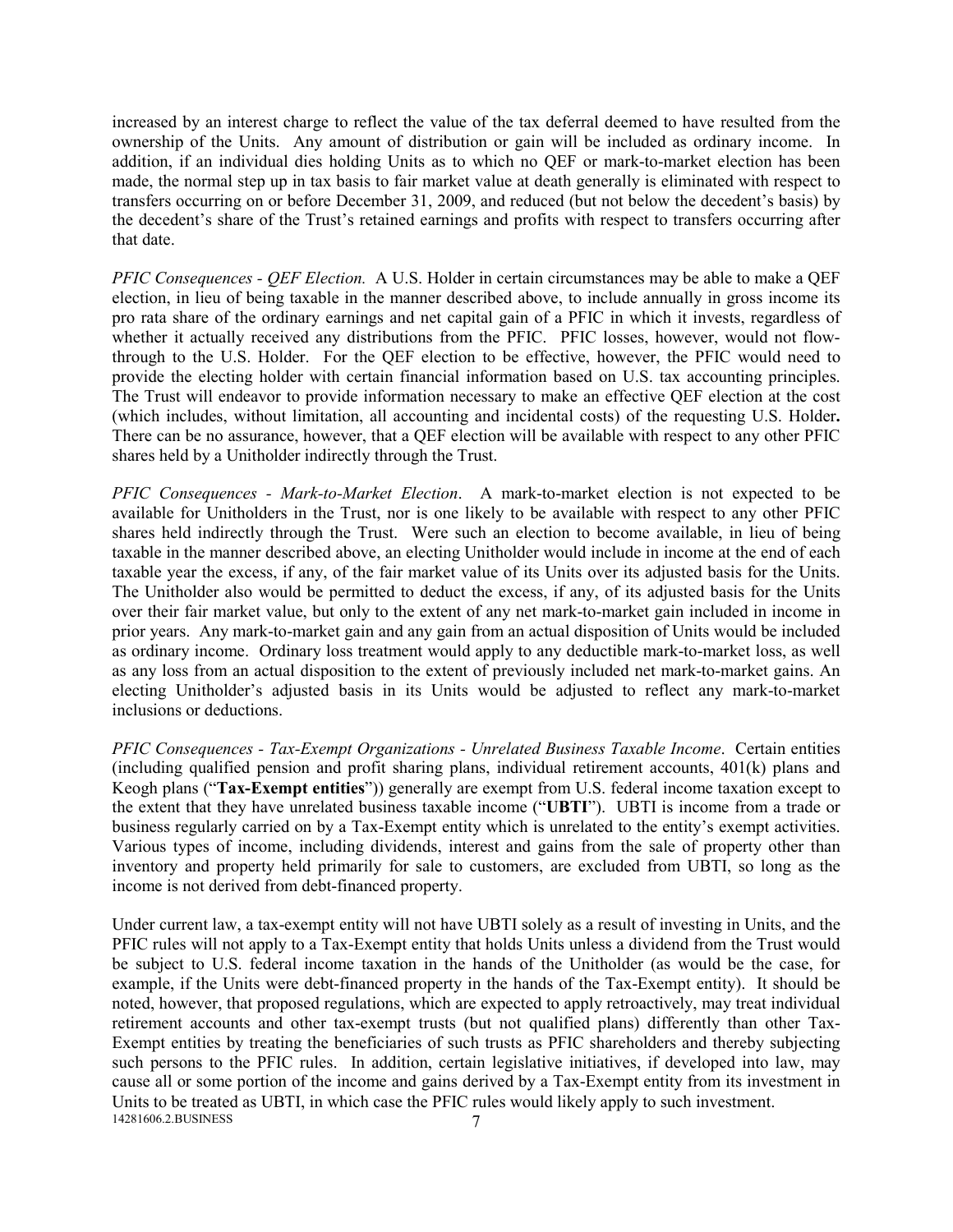Other Tax Considerations. The foregoing discussion assumes, as stated above, that no U.S. Holder owns or will own directly or indirectly, or be considered as owning by application of certain tax law rules of constructive ownership, 10 percent or more of the total combined voting power of all voting Units of the Trust (any such U.S. Holder so holding such an interest is referred to herein as a "10 percent U.S. shareholder"). If more than 50 percent of the equity interests in the Trust were owned by 10 percent U.S. shareholders, the Trust would be a "controlled foreign corporation," in which case a 10 percent U.S. shareholder would be required to include in income that amount of the Trust's earnings to which the Unitholder would have been entitled had the Trust currently distributed all of its earnings. (Under current law, such income inclusions generally would not be expected to be treated as UBTI, so long as not deemed to be attributable to insurance income earned by the Trust.) Also, upon the sale or exchange of Units, all or part of any resulting gain could be treated as ordinary income. Similar rules could apply with respect to shares of any other non-U.S. corporations that are held by a Unitholder indirectly through the Trust.

Reporting Requirements. U.S. Holders may be subject to additional U.S. tax reporting requirements by reason of their ownership of Units. For example, special reporting requirements may apply with respect to certain interests in, transfers to, and changes in ownership interest in, the Trust and certain other foreign entities in which the Trust may invest. A U.S. Holder also would be subject to additional reporting requirements in the event that it is deemed to own 10 percent or more of the voting stock of a controlled foreign corporation by reason of its investment in the Trust. U.S. Holders should consult their own U.S. tax advisors regarding any reporting responsibilities resulting from an investment in the Trust.

Tax Shelter Reporting. Persons who participate in or act as material advisors with respect to certain "reportable transactions" must disclose required information concerning the transaction to the IRS. In addition, material advisors must maintain lists that identify such reportable transactions and their participants. Significant penalties apply to taxpayers who fail to disclose a reportable transaction. Although the Trust is not intended to be a vehicle to shelter U.S. federal income tax, and the new regulations provide a number of relevant exceptions, there can be no assurance that the Trust and certain of its Unitholders and material advisors will not, under any circumstance, be subject to these disclosure and list maintenance requirements.

#### Benefit Plan Considerations

#### In General

Subject to the limitations applicable to investors generally, Units may be purchased using assets of various benefit plans, including employee benefit plans ("ERISA Plans") subject to Title I of the Employee Retirement Income Security Act of 1974, as amended ("ERISA"), or retirement plans subject to Code Section 4975, such as plans intended to qualify under Code Section 401(a) (including plans covering only self-employed individuals) and individual retirement accounts (together with ERISA Plans, "Plans"). However, none of the Trust, the Manager, Trustee, Custodian or Administrator, nor any of their principals, agents, employees, affiliates or consultants, makes any representation with respect to whether the Units are a suitable investment for any such Plan.

In considering whether to invest assets of a Plan in Units, the persons acting on behalf of or with any assets of the Plan should consider in the Plan's particular circumstances whether the investment will be consistent with their responsibilities and any special constraints imposed by the terms of such Plan and applicable U.S. federal, state or other law, including ERISA and the Code. Some of the responsibilities and constraints imposed by ERISA and the Code are summarized below. The following is merely a summary of those particular laws, however, and should not be construed as legal advice or as complete in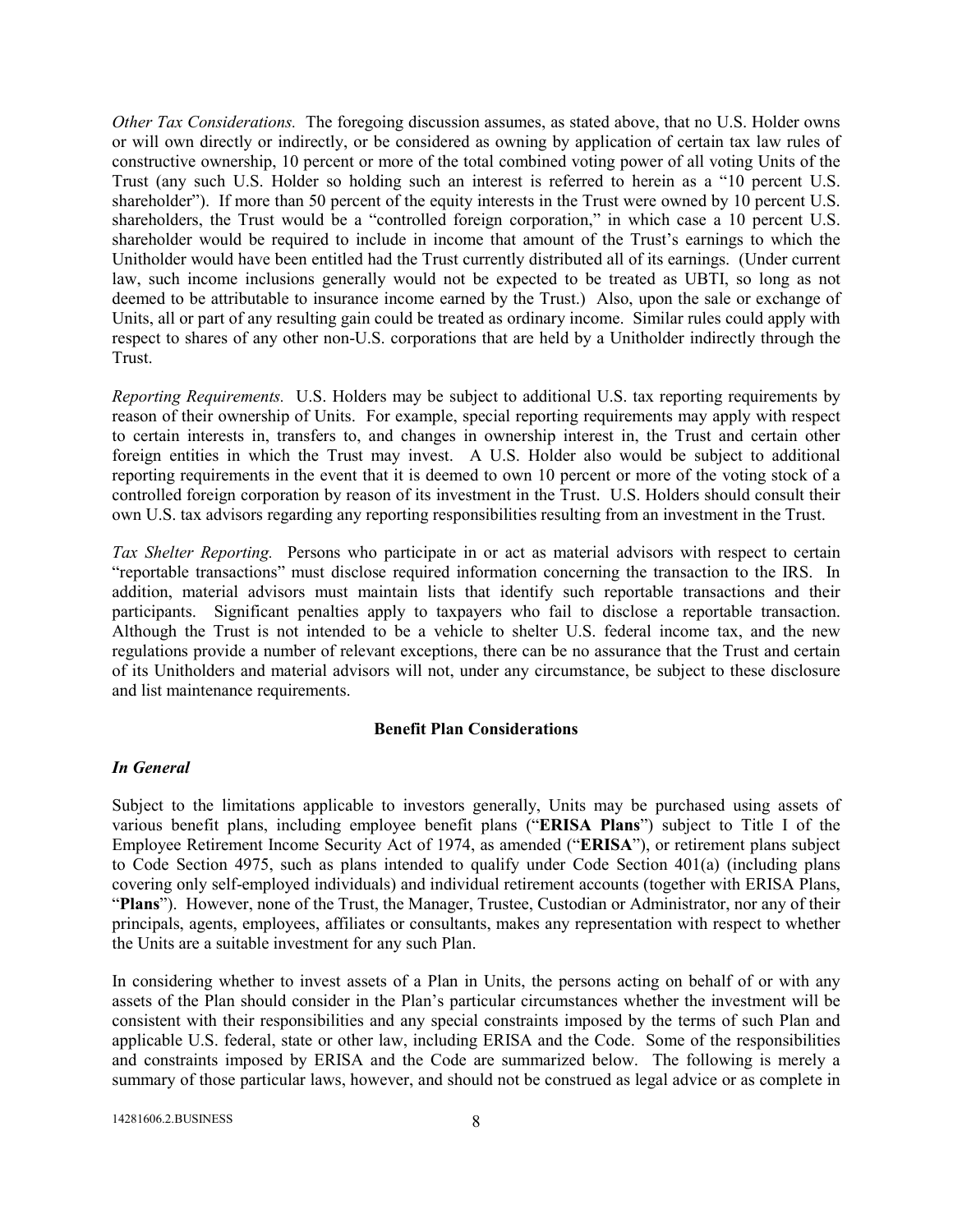all relevant respects. All investors are urged to consult their legal advisors before investing assets of an employee benefit plan in Units and to make their own independent decisions.

Employee benefit plans that are not Plans, including, for example, governmental plans, church plans with respect to which no election has been made under Code Section 410(d), and non-United States plans, may be subject to laws regulating employee benefit plans other than ERISA and the Code. Such plans should conclude that an investment in the Trust would satisfy all such laws before making such an investment.

#### Fiduciary Responsibilities under ERISA

Persons acting as fiduciaries on behalf of or with any assets of an ERISA Plan are subject to specific standards of behavior in the discharge of their responsibilities. As a result, such persons must, for example, conclude an investment in Units by an ERISA Plan (or by an entity treated as containing the assets of Plans) would be prudent, in the best interests of plan participants and their beneficiaries and in accordance with the documents and instruments governing the ERISA Plan, and would satisfy the diversification requirements of ERISA. In making those determinations, such persons should take into account, among other factors, (i) that the Trust will invest the assets of the Trust in accordance with the applicable investment objectives and strategies without regard to the particular objective of any class of investors, including Plans, (ii) the fee structure of the Trust, (iii) the tax effects of the investment, (iv) the relative illiquidity of the investment and its effect on the cash flow needs of the Plan, (v) the Plan's funding objectives, (vi) the risks of an investment in the Trust and (vii) that, as discussed below, it is not expected that the Trust's assets will constitute the "plan assets" of any investing Plan, so that neither the Trust, the Manager, Trustee, Custodian or Administrator, nor any of their principals, agents, employees, affiliates or consultants will be a "fiduciary" as to any investing Plan.

ERISA imposes certain duties on persons who are ERISA Plan fiduciaries. In addition, both ERISA and the Code prohibit certain transactions involving "plan assets" between the Plan and its fiduciaries or other parties in interest under ERISA or disqualified persons under the Code with respect to the Plan.

### Identification of, and Consequences of Holding, Plan Assets

14281606.2.BUSINESS 9 Under a regulation issued by the U.S. Department of Labor ("DOL") and Section 3(42) of ERISA (collectively, the "Plan Asset Rule"), the prohibited transaction and other applicable provisions of ERISA and the Code, including the rules for determining who is a party in interest or a disqualified person, would generally be applied by treating the investing Plan's assets as including any Units purchased but not, solely by reason of such purchase, including any of the underlying assets of the Trust. Under the Plan Asset Rule, however, this may not be the case if immediately after any acquisition or redemption of any equity interest in the Trust, 25 per cent. or more of the value of any class of equity interests in the Trust is held by "Benefit Plan Investors" (as defined below). For purposes of this 25 per cent. determination, the value of any equity interest held by a person (other than a Benefit Plan Investor) who has discretionary authority or control with respect to the assets of the Trust or any person who provides investment advice with respect to Trust assets, or any affiliate of such a person (such as the Manager), shall be disregarded. For this purpose, an "affiliate" of a person includes any person controlling, controlled by or under common control with that person, including by reason of having the power to exercise a controlling influence over the management or policies of such person. For this purpose, "Benefit Plan Investor" is used as defined in the Plan Asset Rule and includes (i) any employee benefit plan subject to Part 4 of Title I of ERISA; (ii) any plan to which Code Section 4975 applies (which includes a trust described in Code Section 401(a) that is exempt from tax under Code Section 501(a), a plan described in Code Section 403(a), an individual retirement account or annuity described in Code Section 408 or 408A, a medical savings account described in Code Section 220(d), a health savings account described in Code Section 223(d) and an education savings account described in Code Section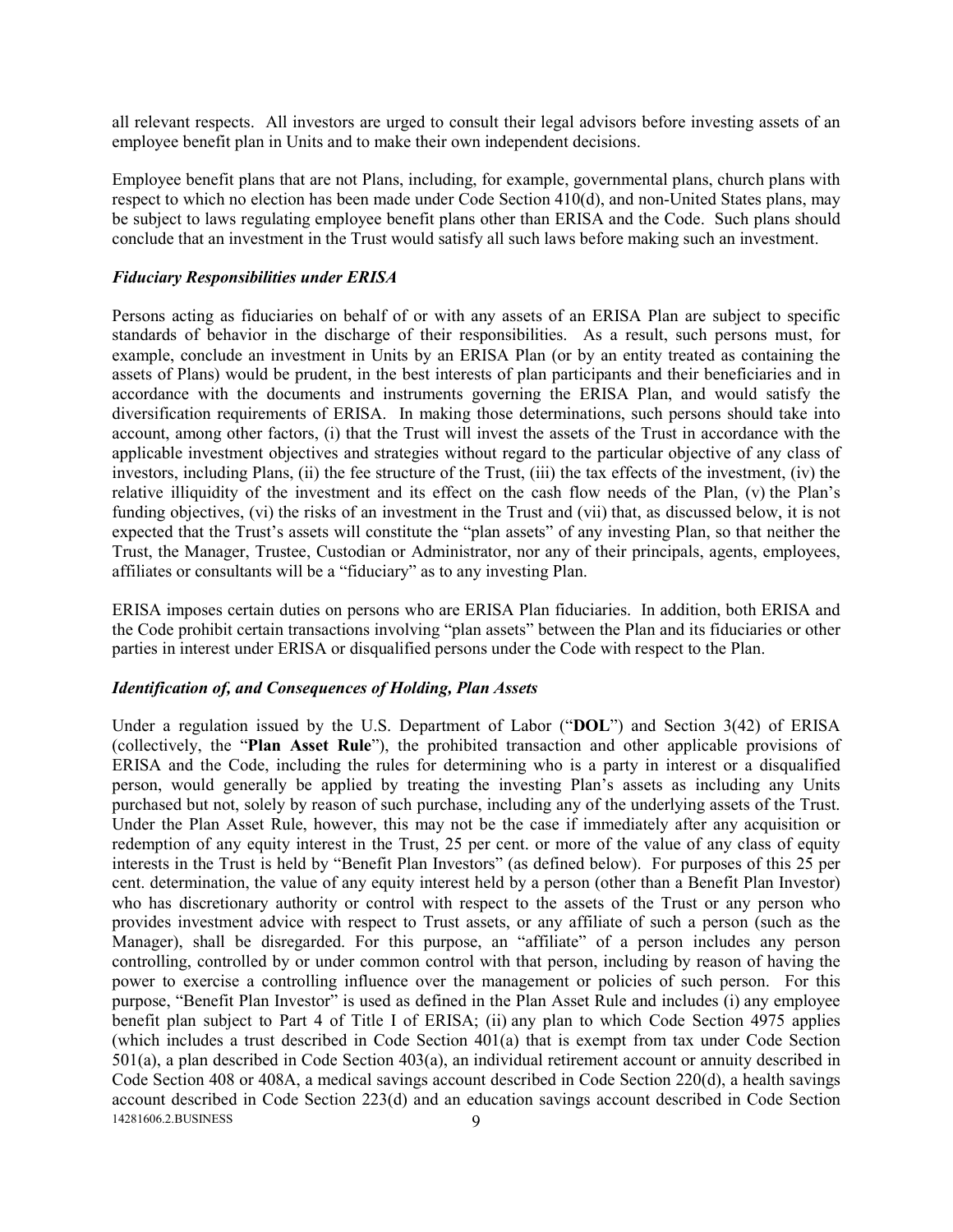530); and (iii) any entity whose underlying assets include plan assets by reason of a plan's investment in the entity (generally because 25 per cent. or more of a class of equity interests in the entity is owned by plans). An entity described in (iii) immediately above will be considered to hold plan assets only to the extent of the percentage of the equity interests in the entity held by Benefit Plan Investors. Benefit Plan Investors also include that portion of any insurance company's general account assets that are considered "plan assets" and (except if the entity is an investment company registered under the 1940 Act), includes assets of any insurance company separate account or bank common or collective trust in which plans invest.

The Trust intends to limit the sale and transfer of Units, and may exercise the Trust's right compulsorily to redeem Units, to the extent necessary, so that the 25 per cent. threshold applicable to each class of Units described above is not exceeded and therefore that the underlying assets of the Trust would not be treated as "plan assets" of any Plan investing in the Trust.

If the assets of the Trust nonetheless were deemed to be "plan assets" under ERISA, the Manager could be characterized as a fiduciary of investing ERISA Plans under ERISA and it and its affiliates and certain of its delegates could be characterized as "parties in interest" under ERISA and/or "disqualified persons" under the Code with respect to investing Plans. Further, (i) the prudence and other fiduciary responsibility standards of ERISA applicable to investments made by ERISA Plans and their fiduciaries would extend to investments made with assets of the Trust; (ii) an ERISA Plan's investment in the Units might expose the ERISA Plan fiduciary to co-fiduciary liability under ERISA for any breach of ERISA fiduciary duties by the Manager; (iii) assets of the Trust held outside the jurisdiction of the U.S. district courts might not be held in compliance with applicable DOL regulations; (iv) the Plan's reporting obligations might extend to the assets of the Trust; (v) the Trust's ability to invest in certain securities and other assets could be restricted or limited; and (vi) certain transactions in which the Trust might seek to engage could constitute prohibited transactions under ERISA and/or the Code. A prohibited transaction involving a Plan, unless an exemption for the prohibited transaction were available, generally could subject an interested party to an excise tax and to certain remedial measures imposed by ERISA; a prohibited transaction involving an individual retirement account could result in its disqualification as well as an excise tax.

Each prospective investor that is a Plan or a governmental or non-electing church plan will be required to represent and warrant that the acquisition and holding of Units does not and will not constitute or result in a non-exempt prohibited transaction under Title I of ERISA or Code Section 4975, or a violation of any similar applicable law.

Even though the assets of a Plan that invests in the Trust should not include assets of the Trust, a possible violation of the prohibited transaction rules under ERISA and the Code nonetheless could occur if an investment in the Trust were made with assets of a Plan with respect to which the Manager, or any of its affiliates, has discretionary authority or control or renders investment advice. Accordingly, the fiduciaries of a Plan should not permit investment in the Trust with plan assets if its Manager, or any of its affiliates, performs or has any such investment powers with respect to those assets, unless an exemption from the prohibited transaction rules applies with respect to such acquisition.

BEFORE MAKING AN INVESTMENT IN THE TRUST, ANY PLAN FIDUCIARY SHOULD CONSULT ITS LEGAL ADVISOR CONCERNING THE ERISA, TAX AND OTHER LEGAL CONSIDERATIONS OF SUCH AN INVESTMENT.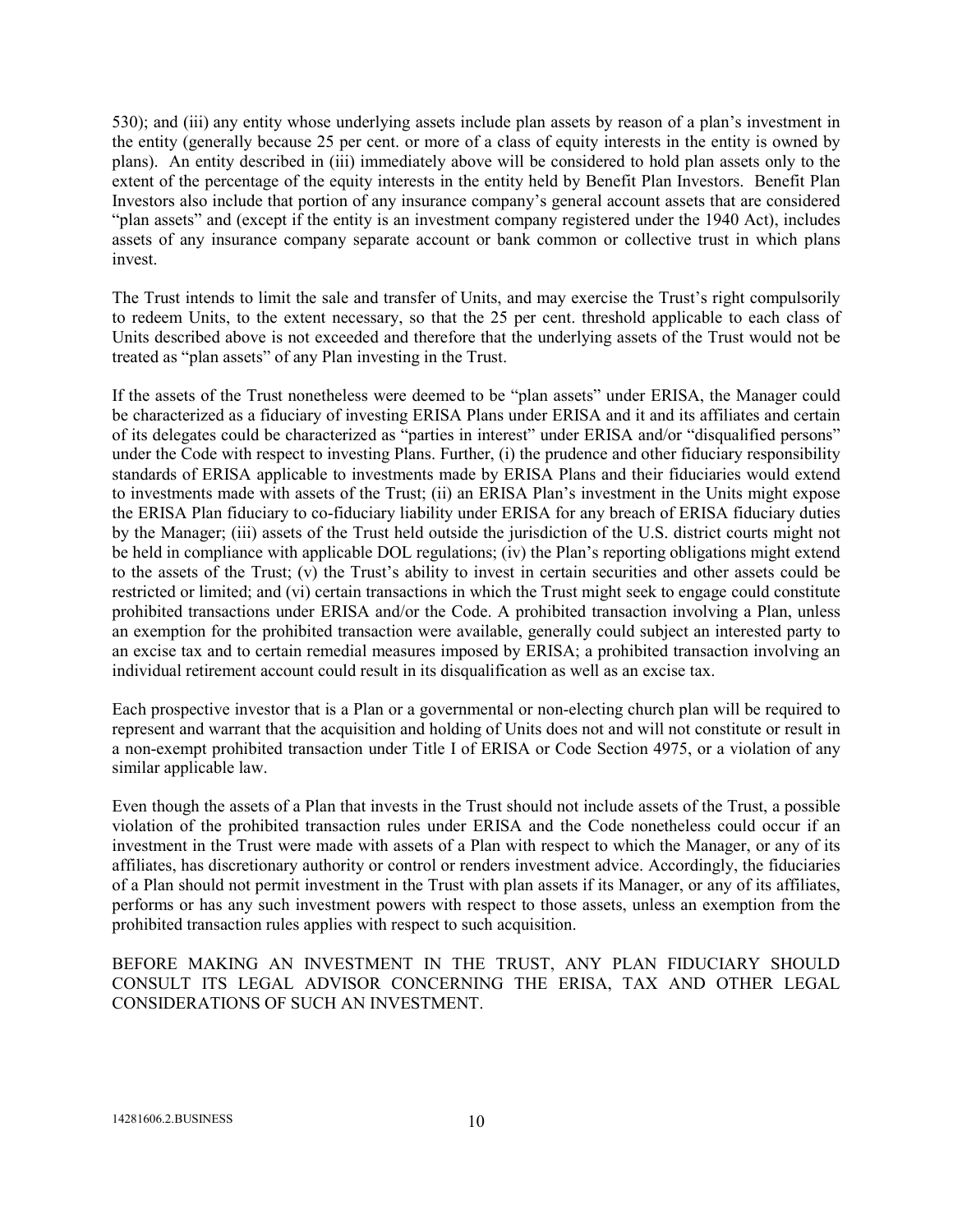# VALUE PARTNERS TAIWAN FUND

(A Private Offering of Units)

### SUPPLEMENTAL SUBSCRIPTION FORM FOR U.S. PERSONS AND RELATED NON-U.S. PERSONS ("SUPPLEMENTAL FORM")

The undersigned (the "Subscriber"), as principal for its own account or as agent, trustee, fiduciary, representative or nominee for the account of another person (the person for whose account the investment is being made is hereinafter referred to as the "Subscriber"), desires to invest in units at the initial offering price of US\$10 per unit (the "Units"), of Value Partners Taiwan Fund (the "Trust"), for which Value Partners Hong Kong Limited serves as the manager (the "**Manager**"). Capitalized terms, unless otherwise defined herein, have the same meaning as in the Explanatory Memorandum of the Trust dated 8 May, 2008 (as amended, restated or otherwise modified from time to time, the "**Memorandum**"), and the Supplemental Disclosure Statement dated 8 May, 2008 (as amended, restated or otherwise modified from time to time, the "Statement").

#### Investors' Reliance on U.S. Federal Tax Advice in this Supplemental Form

The discussion contained in this Supplemental Form as to U.S. federal tax considerations is not intended or written to be used, and cannot be used, for the purpose of avoiding penalties. Such discussion is written to support the promotion or marketing of the transactions or matters addressed herein. Each taxpayer should seek U.S. federal tax advice based on the taxpayer's particular circumstances from an independent tax advisor.

#### INSTRUCTIONS

All Subscribers who cannot complete the representations in Article 9 Section (d) of the Subscription Form must complete Part A (pages 13-16) of this Supplemental Form.

Subscribers who are "U.S. Persons" (as defined below) must also complete Part B of this Supplemental Form (pages 17-20) in addition to completing Part A.

Subscribers who are not "U.S Persons" (as defined below) but were otherwise not able to make each of the representations included in Article 9 Section (d) of the Subscription Form (each a "Related Non-U.S. Person") must complete Part C of this Supplemental Form (page 21) in addition to completing Part A.

#### WHO IS A U.S. PERSON?

U.S. Person. The term "U.S. Person" means any person who is a "U.S. person" as set forth in Regulation S promulgated under the Securities Act and any person who is not a "Non-United States person" as defined in Rule 4.7 under the U.S. Commodity Exchange Act (i.e., deemed a U.S. person under either or both rules).

Each of the following is a "U.S. person" under Regulation S: (1) any natural person resident in the United States; (2) any partnership or corporation organized or incorporated under the laws of the United States; (3) any estate of which any executor or administrator is a U.S. person; (4) any trust of which any trustee is a U.S. person; (5) any agency or branch of a non-U.S. entity located in the United States; (6) any non-discretionary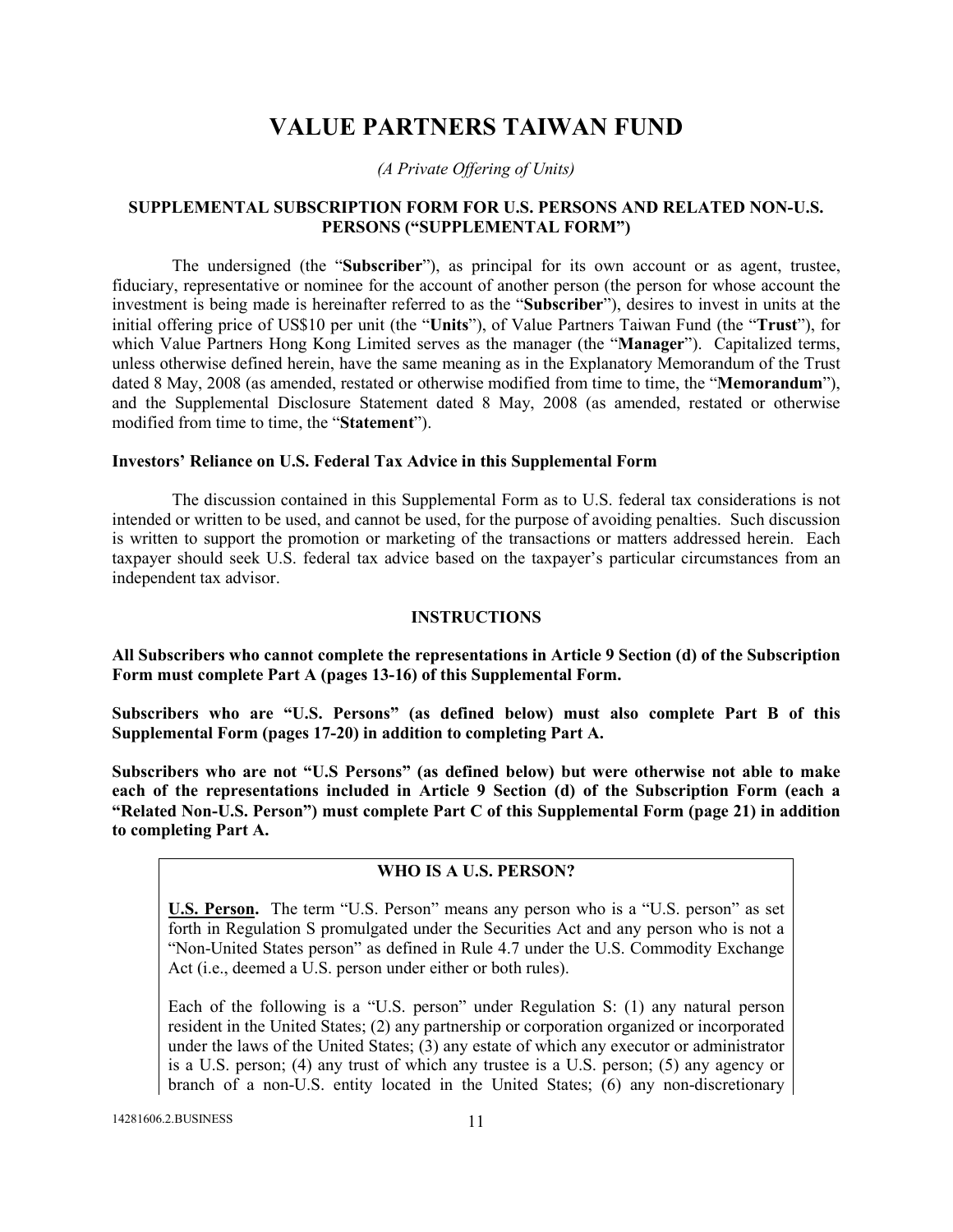account or similar account (other than an estate or trust) held by a dealer or other fiduciary for the benefit or account of a U.S. person; (7) any discretionary account or similar account (other than an estate or trust) held by a dealer or other fiduciary organized, incorporated, or (if an individual) resident in the United States; and (8) any partnership or corporation if (i) organized or incorporated under the laws of any non-U.S. jurisdiction and (ii) formed by a U.S. person principally for the purpose of investing in securities not registered under the Securities Act, unless it is organized or incorporated, and owned, by accredited investors (as defined in Rule 501(a) under the Securities Act) who are not natural persons, estates or trusts.

"U.S. person" does not include: (1) any discretionary account or similar account (other than an estate or trust) held for the benefit or account of a non-U.S. person by a dealer or other professional fiduciary organized, incorporated or, if an individual, resident in the United States; (2) any estate of which any professional fiduciary acting as executor or administrator is a U.S. person if (i) an executor or administrator of the estate who is not a U.S. person has sole or shared investment discretion with respect to the assets of the estate and (ii) the estate is governed by non-U.S. law; (3) any trust of which any professional fiduciary acting as trustee is a U.S. person if a trustee who is not a U.S. person has sole or shared investment discretion with respect to the trust assets, and no beneficiary of the trust (and no settlor if the trust is revocable) is a U.S. person; (4) an employee benefit plan established and administered in accordance with the law of a country other than the United States and customary practices and documentation of such country; (5) any agency or branch of a U.S. person located outside the United States if (i) the agency or branch operates for valid business reasons and (ii) the agency or branch is engaged in the business of insurance or banking and is subject to substantive insurance or banking regulation, respectively, in the jurisdiction where located; or (6) the International Monetary Fund, the International Bank for Reconstruction and Development, the Inter-American Development Bank, the Asian Development Bank, the African Development Bank, the United Nations and their agencies, affiliates and pension plans, and any other similar international organizations, their agencies, affiliates and pension plans.

The Subscriber is furnishing the following information and making the following representations, warranties and agreements to induce the Trust to accept the Subscriber's subscription for Units pursuant to the terms hereof: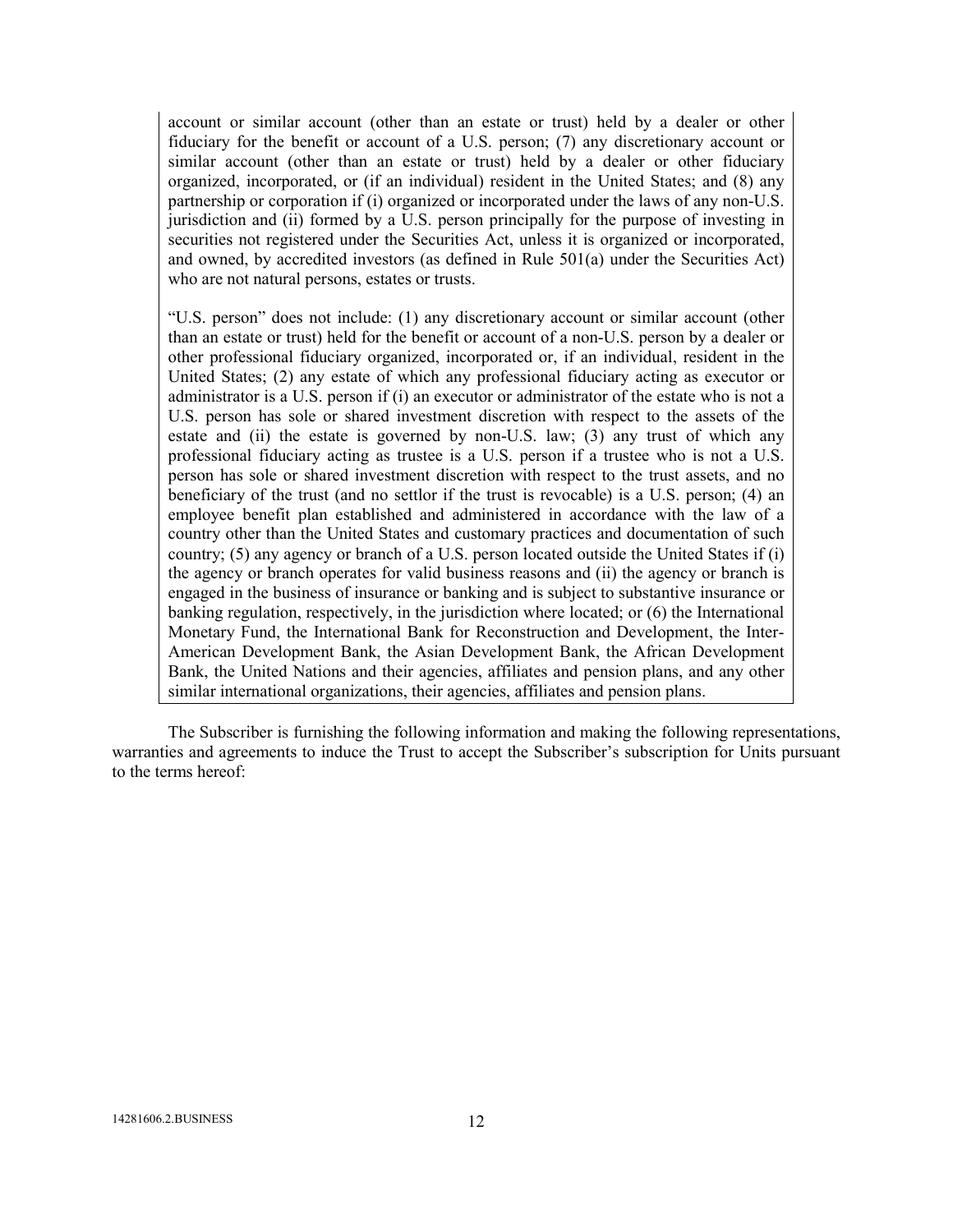## PART A

 $\_$ 

To be completed by both U.S. Persons and Related Non-U.S. Persons. \_\_\_\_\_\_\_\_\_\_\_\_\_\_\_\_\_\_\_\_\_\_\_\_\_\_\_\_\_\_\_\_\_\_\_\_\_\_\_\_\_\_\_\_\_\_\_\_\_\_\_\_\_\_\_\_\_\_\_\_\_\_\_\_\_\_\_\_\_\_\_\_\_\_\_\_

## 1. Preliminary Information

## A. Source of Funds

Please indicate the source of funds to be invested:

## 2. Representations and Warranties

Each Subscriber is responsible for determining whether the Subscriber satisfies the standards set forth in the Subscription Form and this Supplemental Form. If you have any questions as to whether you satisfy such criteria, please contact your legal adviser. The Subscriber agrees, represents and warrants that:

## A. Net Worth

The amount of the subscription does not exceed 10% of the Subscriber's liquid net worth.

## B. Sophistication of Subscriber

The Subscriber (a) has an overall commitment to investments which are not readily marketable that is not disproportionate to the Subscriber's net worth, and the Subscriber's investment in the Trust will not cause such overall commitment to become excessive; (b) has adequate means of providing for the Subscriber's current needs and contingencies and has no need for liquidity of this investment or need to dispose of Units to satisfy an existing or contemplated indebtedness or undertaking and understands the illiquid nature of an investment in the Trust; (c) satisfies any special suitability or other applicable requirements of its jurisdiction of business or residence and the jurisdiction in which the transaction occurs; and (d) acknowledges that meeting the criteria to be permitted to invest in the Trust in no way implies that such investment is appropriate for the Subscriber. The Subscription Form and the Supplemental Form constitutes an arms' length arrangement between the Subscriber and the Trust.

## C. No General Solicitation

The Units were not offered to the Subscriber by any means of general solicitation or general advertising. In that regard, the Subscriber is not subscribing for the Units: (a) as a result of or subsequent to becoming aware of any advertisement, article, notice or other communication published in any newspaper, magazine or similar medium, generally available electronic communication, broadcast over television or radio or generally available to the public on the Internet or Worldwide Web; (b) as a result of or subsequent to attendance at a seminar or meeting called by any of the means set forth in (a); or (c) as a result of or subsequent to any solicitations by a person not previously known to the Subscriber in connection with investment in securities generally.

D. Taxes

The Subscriber certifies, under penalties of perjury, and represents and warrants, that the Subscriber (1)  $(i)$  or (2)  $(i)$  (is not) a U.S. Holder, as defined in Appendix A (check either item (1)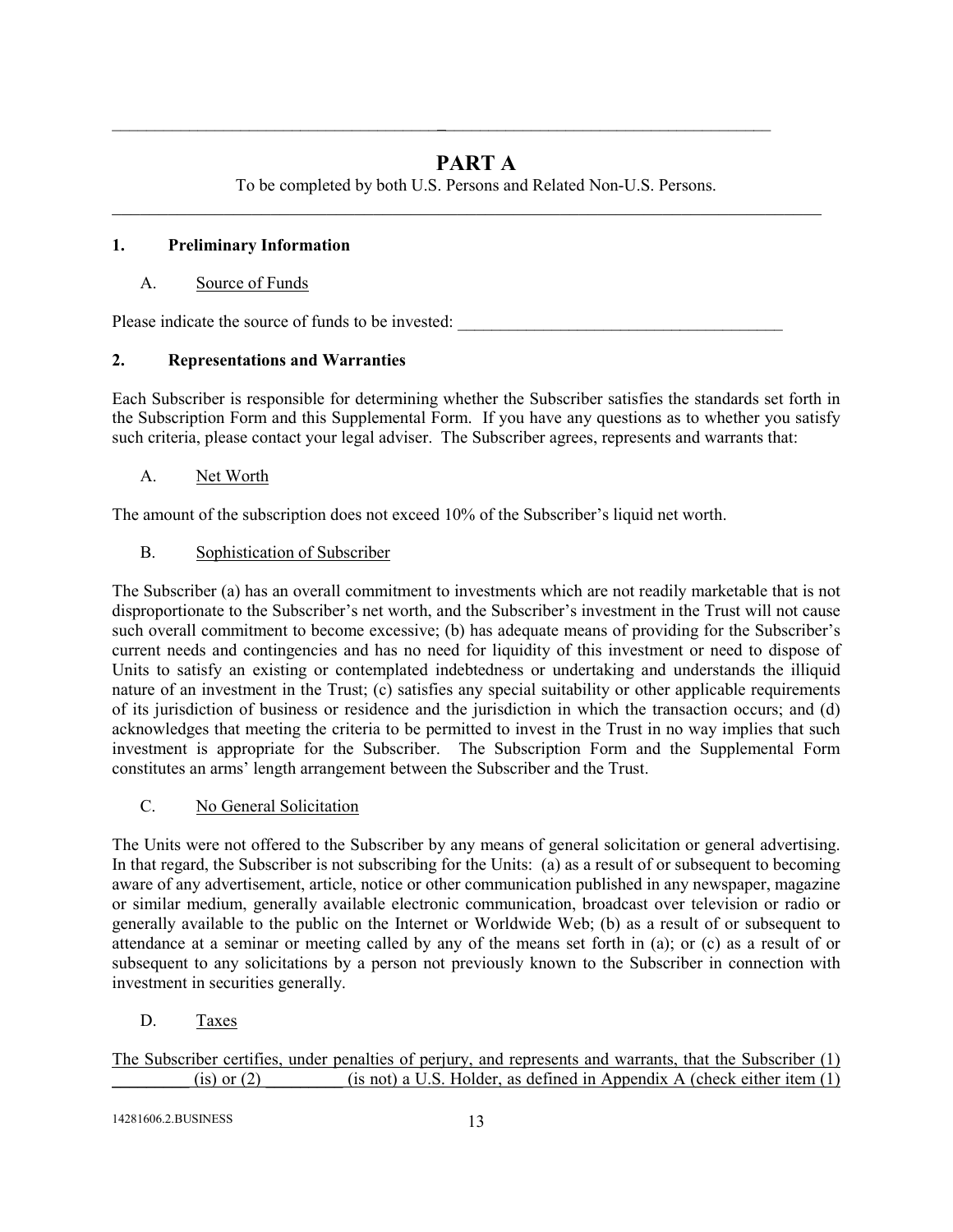or (2)). The Subscriber agrees to provide the Trust with such additional tax information as the Trust may from time to time request.

## 3. Additional Representations and Warranties

Subscribers who are unable to provide any of the representations and warranties in this Section may, depending upon the facts and circumstances, be able to invest in the Trust. A Subscriber who is unable to provide any representation or warranty below should contact the Trust which will, in consultation with legal counsel, determine if alternate representations and warranties that the Subscriber is able to provide will be sufficient. Subscribers signing the Subscription Form and this Supplemental Form without a written amendment approved in advance by the Trust are providing all of the following representations and warranties.

The Subscriber agrees, represents and warrants that:

## A. Investment Purpose

The Subscriber is acquiring the Units for the Subscriber's own account, does not have any contract, undertaking or arrangement with any person or entity to sell, transfer or grant the Units, and is not acquiring the Units with a view to or for sale in connection with any distribution, subdivision or fractionalization of the Units. No other person or persons other than the Subscriber will have a beneficial interest in the Units acquired (other than as a shareholder, partner, member or other beneficial owner of equity interests in the Subscriber). The Subscriber does not control, and the Subscriber is not controlled by or under common control with, any other existing or prospective investor in the Trust.

## B. Investment Experience

The Subscriber, or an adviser or consultant relied upon by the Subscriber in reaching a decision to subscribe, has such knowledge and experience in financial, tax and business matters as to enable the Subscriber or such adviser or consultant to evaluate the merits and risks of an investment in the Trust and to make an informed investment decision with respect thereto. In addition, any individual responsible for the Subscriber's investment in the Trust (including any adviser or consultant) has been responsible for decisions to invest (whether on behalf of the Subscriber or others) in a significant way in investments such as publicly-traded U.S. equity securities, widely-held mutual funds, closed-end investment companies, private investment partnership or limited liability company units, other non-publicly traded securities, and futures and options on futures. The Subscriber understands the Trust's investment objective and risk profile, and they are consistent with those of the Subscriber with respect to the amounts invested. The Subscriber will be able to maintain the Subscriber's standard of living (for individuals) or business objectives (for entities) without access to the amounts to be invested.

### C. Purpose of Subscriber's Organization

If the Subscriber is an entity or trust, the Subscriber was not organized, and is not operated, for the purpose of acquiring the Units.

## D. Participation of Subscriber Shareholders in Investment

If the Subscriber is an entity, the shareholders, members, partners or other holders of equity or beneficial interests in the Subscriber have not been provided the opportunity to decide individually whether or not to participate, or the extent of their participation, in the Subscriber's investment in the Trust (i.e., investors in the Subscriber have not been permitted to determine whether their capital will form part of the specific

14281606.2.BUSINESS 14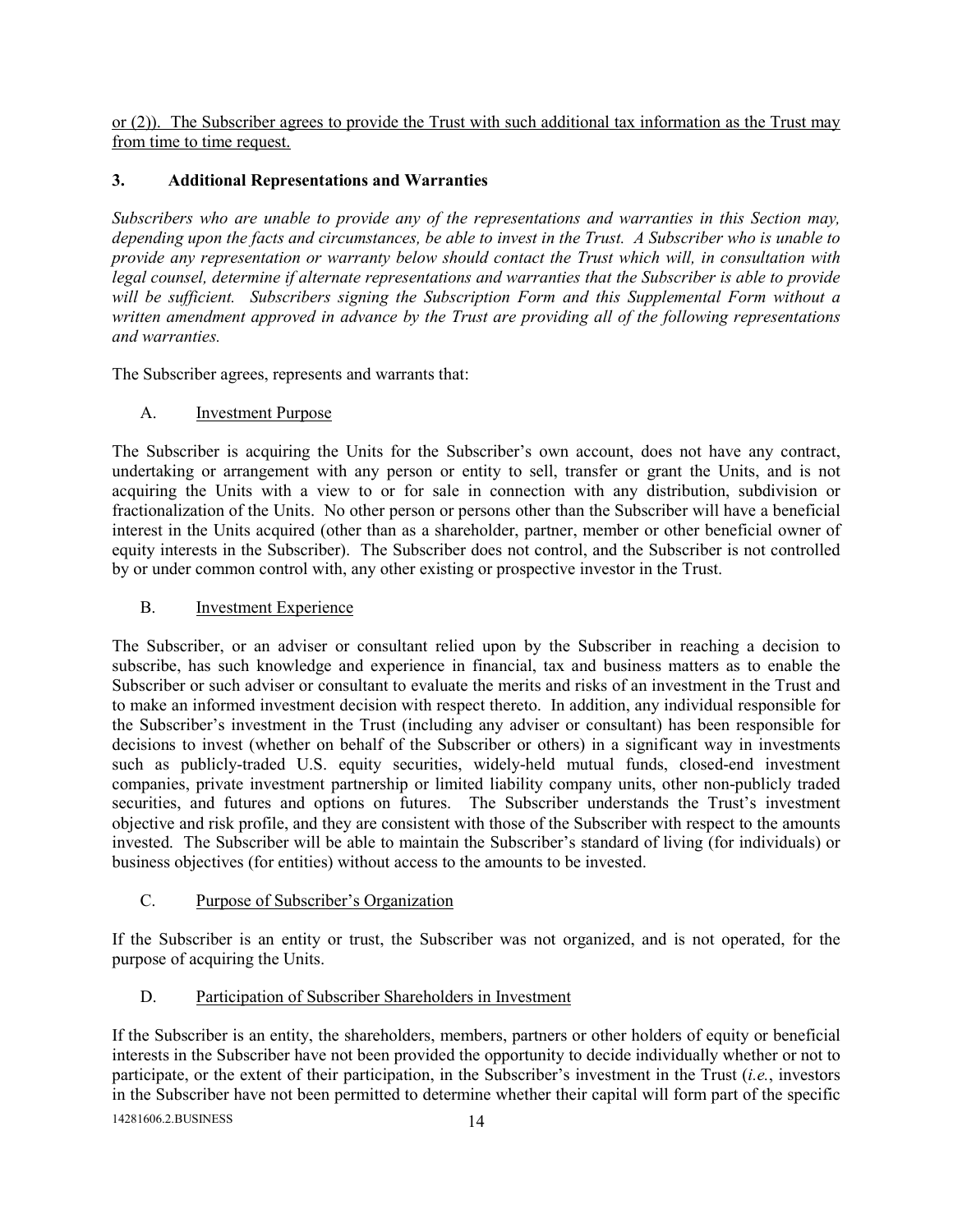capital invested by the Subscriber in the Trust). The Subscriber is not, and is not investing with respect to, a participant directed employee benefit plan, whether or not a qualified plan.

## E. Size of Investment in Trust Relative to Subscriber's Other Investments

The current value of the amount of the Subscriber's subscription to the Trust does not exceed 40% of the value of the Subscriber's total assets plus legally binding subscription commitments to it by the Subscriber's owners.

F. Swaps

The Subscriber represents and warrants that the Subscriber will not, without the prior written consent of the Trust, enter into a swap, structured note or other derivative instrument, the return from which is based in whole or in part on the return with respect to the Trust or its Units or with a counterparty or counterparties.

## G. Benefit Plan Representation

If the Subscriber is, or is acting on behalf of or with any assets of, a Benefit Plan Investor or a governmental plan or non-electing church plan then, to the extent applicable, (i) it is aware of and has taken into consideration the diversification requirements of and other fiduciary duties under Section 404(a)(1) of the U.S. Employee Retirement Income Security Act of 1974, as amended ("ERISA"), or any other similar applicable law; (ii) it has concluded that its proposed investment in the Trust is a prudent one; (iii) the fiduciary or other person signing this Supplemental Form is independent of the investment adviser(s) to the Trust, any intermediaries that have marketing agreements with the Trust, the Manager, and any of their affiliates, and has not relied upon any investment advice or recommendation of any such person as a basis for the decision to invest in the Trust; (iv) this subscription and the investment contemplated hereby are in accordance with all requirements applicable to the plan under its governing instruments and under ERISA, the Code, and/or other similar applicable law; AND (v) the Subscriber represents and warrants that its acquisition and holding interests in the Trust does not and will not constitute or result in a non-exempt prohibited transaction under ERISA or Code Section 4975, or a violation of any similar applicable law; .

## 4. Employee Benefit Plan Investor Status

A. Is the Subscriber subject to Part 4 of Title I of ERISA, or an entity any of the assets of which include assets of any such plan?

Yes No

B. Is the Subscriber a plan to which Section 4975 of the U.S. Internal Revenue Code of 1986, as amended (the "Code"), applies, or an entity any of the assets of which include assets of any such plan?

Yes No

C. Is the Subscriber a governmental plan, non-electing church plan, non-U.S. retirement plan, or other employee benefit plan within the meaning of Section 3(3) of ERISA that is not a plan described in A or B above?

Yes No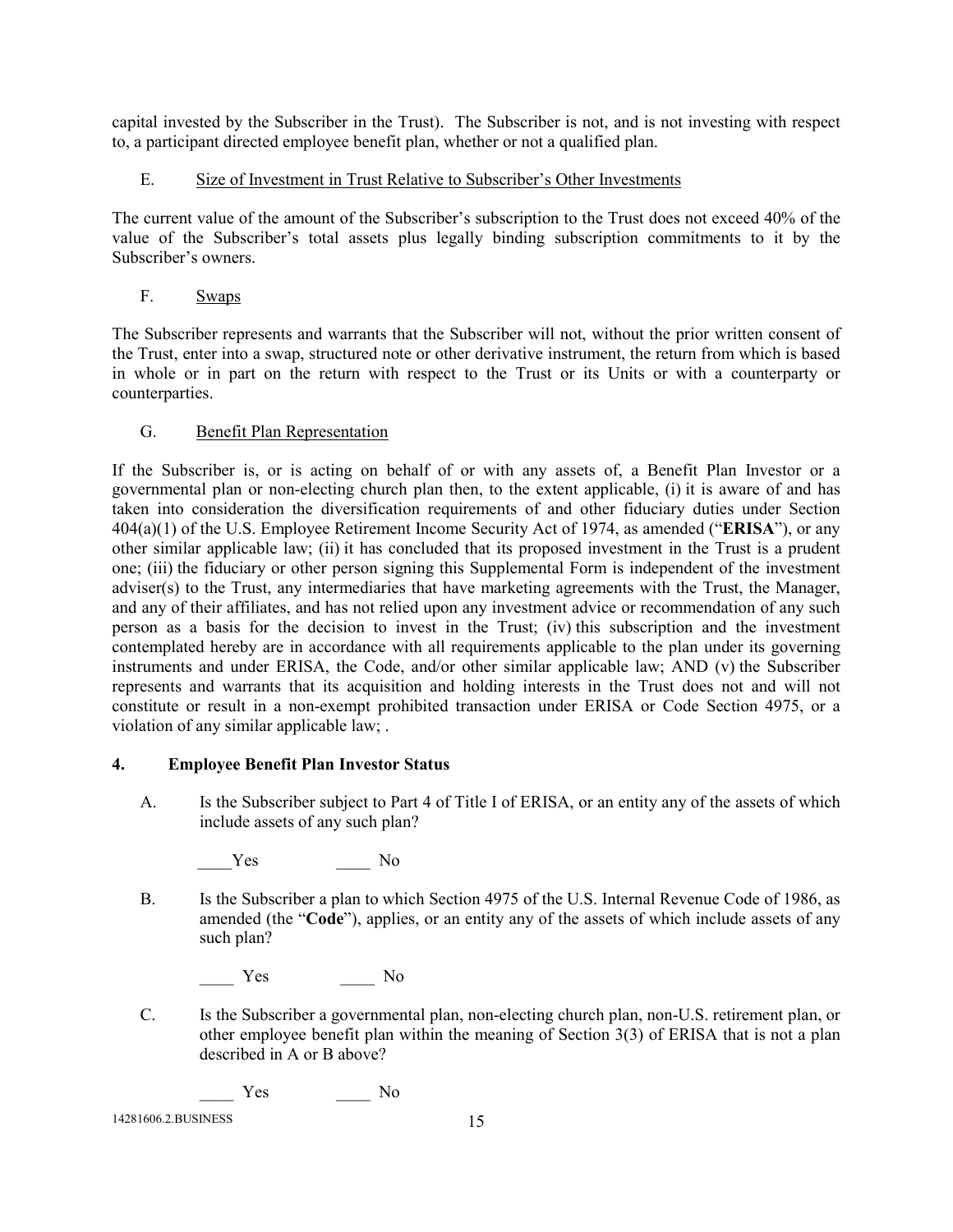D. Is the Subscriber an entity which is a "Benefit Plan Investor" as described in Appendix A of this Supplemental Form, that is any of the assets of which include assets of a plan described in A or B above?

Yes No

If the answer to the above question is "yes", please indicate the maximum percentage of the Subscriber's assets that it is anticipated might constitute the assets of Benefit Plan Investors (as such term is defined in Appendix A of this Supplemental Form) during the period of its investment:

per cent.

E. Is the Subscriber an insurance company general account?

Yes No

If the answer to the above question is "yes", please indicate the maximum percentage of the Subscriber's assets that it is anticipated might constitute the assets of Benefit Plan Investors (as such term is defined in the Appendix A of this Supplemental Form) during the period of its investment:

\_\_\_\_\_\_\_ per cent.

F. If the Subscriber is subscribing as a trustee or custodian for an Individual Retirement Account ("IRA"), is the Subscriber a qualified IRA custodian or trustee?

\_\_\_\_ Yes \_\_\_\_ No

If the answer to this question is yes, the Subscriber must complete the "Additional Representation with Respect to Investment for an IRA" in Appendix B to this Supplemental Form.

G. Is the Subscriber a participant-directed plan (as defined in Section 5.1(c) below)?

Yes No

If the answer to the question above is yes, please contact the Trust.

#### 5. Controlling Persons

Is the Subscriber a person (including an entity), other than a Benefit Plan Investor, that has discretionary authority or control with respect to the assets of the Trust or a person that provides investment advice with respect to the Trust's assets, or an "affiliate" of such a person? (For purposes of this representation, an "affiliate" is any person controlling, controlled by or under common control with the Trust or any of its investment advisers, including by reason of having the power to exercise a controlling influence over the management or policies of the Trust or its investment adviser(s).)

Yes No

14281606.2.BUSINESS 16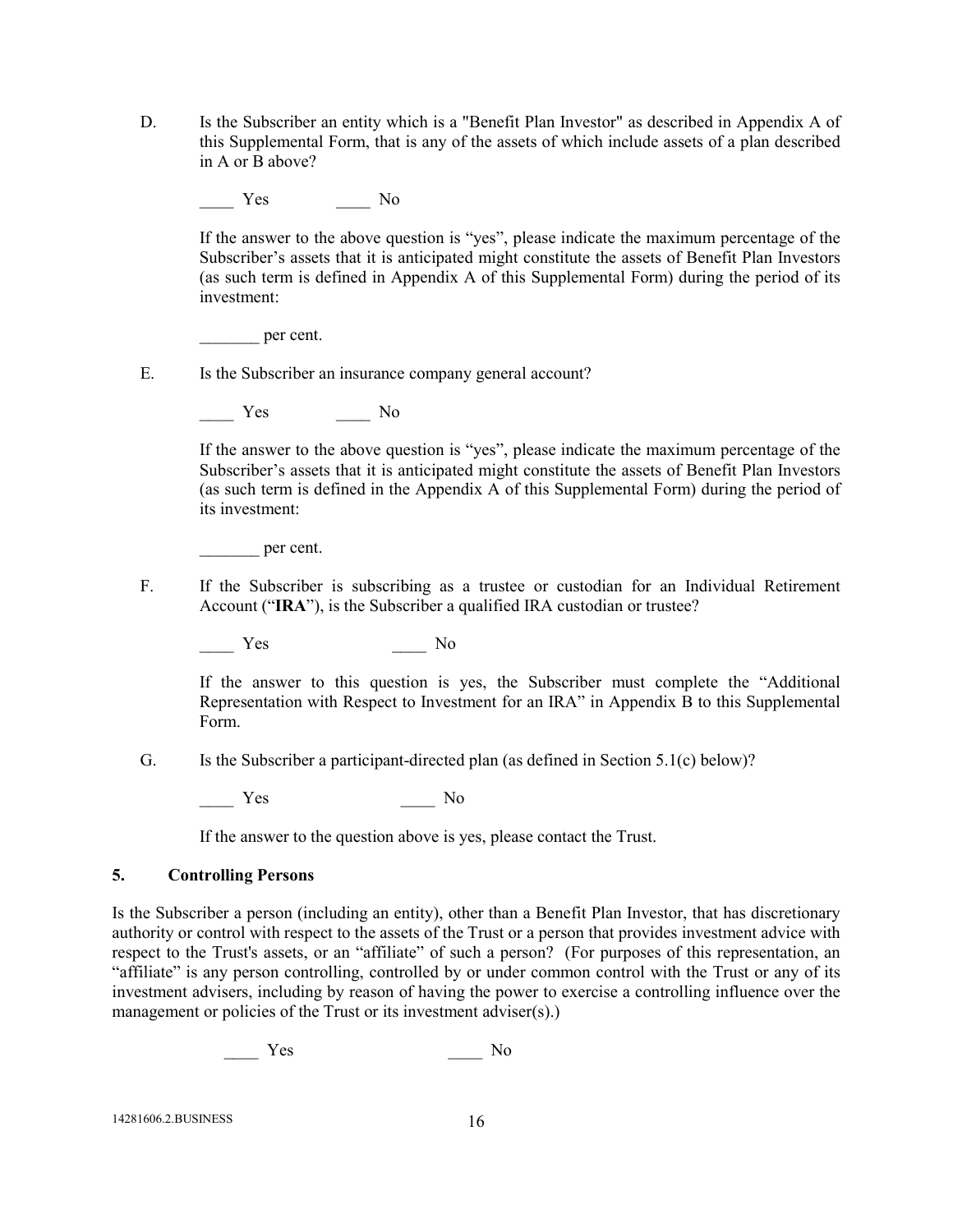## PART B

\_\_\_\_\_\_\_\_\_\_\_\_\_\_\_\_\_\_\_\_\_\_\_\_\_\_\_\_\_\_\_\_\_\_\_\_\_\_\_\_\_\_\_\_\_\_\_\_\_\_\_\_\_\_\_\_\_\_\_\_\_\_\_\_\_\_\_\_\_\_\_\_\_\_\_\_\_

To be completed by U.S. Persons only. \_\_\_\_\_\_\_\_\_\_\_\_\_\_\_\_\_\_\_\_\_\_\_\_\_\_\_\_\_\_\_\_\_\_\_\_\_\_\_\_\_\_\_\_\_\_\_\_\_\_\_\_\_\_\_\_\_\_\_\_\_\_\_\_\_\_\_\_\_\_\_\_\_\_\_\_\_

## 1. Additional Representations and Warranties by U.S. Persons

### A. Subscriber Eligibility

Subscriptions will be accepted only from persons who are eligible to invest as described in the Memorandum. These are the minimum standards for an investment in the Trust, and Subscribers meeting these standards should carefully consider whether the Trust is an appropriate investment in their individual circumstances. An investment in the Trust should only be made by investors who have (alone or together with any adviser or consultant of the Subscriber) reviewed carefully and understand fully the discussion under the caption "Risk Factors" in the Memorandum and who are able to withstand the loss of their entire amount invested. The Subscriber agrees, represents and warrants to the Trust as follows (at least one answer must be checked in each category in order to invest):

## B. Subscriber is an Accredited Investor

The Subscriber represents and warrants that the Subscriber qualifies as an "accredited investor" within the meaning of Regulation D under the Securities Act of 1933, as amended (the "Securities Act"). The Subscriber is eligible to invest in the Trust as an accredited investor if the Subscriber is able to affirmatively check one of the boxes below (please check each box that accurately describes the Subscriber). A Subscriber must be both an "accredited investor" and a "qualified purchaser" (see question C below) to invest in the Trust.

- $\Box$  The Subscriber is a natural person who had an income in excess of US\$200,000 in each of the two most recent years (or joint income with his or her spouse in excess of US\$300,000 in each of those years) and has a reasonable expectation of reaching the same income level in the current year.
- $\Box$  The Subscriber is a natural person who has a net worth (or joint net worth with his or her spouse) in excess of US\$1,000,000.
- $\Box$  The Subscriber is a director, executive officer, or manager of the Trust or is a director, executive officer, or manager of the Manager.
- $\Box$  The Subscriber is a trust (such as a personal trust) (i) with total assets in excess of US\$5,000,000, (ii) that was not formed for the specific purpose of investing in the Trust, and (iii) the person responsible for directing the investment of assets of the trust in the Trust has such knowledge and experience in financial and business matters that he or she is capable of evaluating the merits and risks of an investment in the Trust.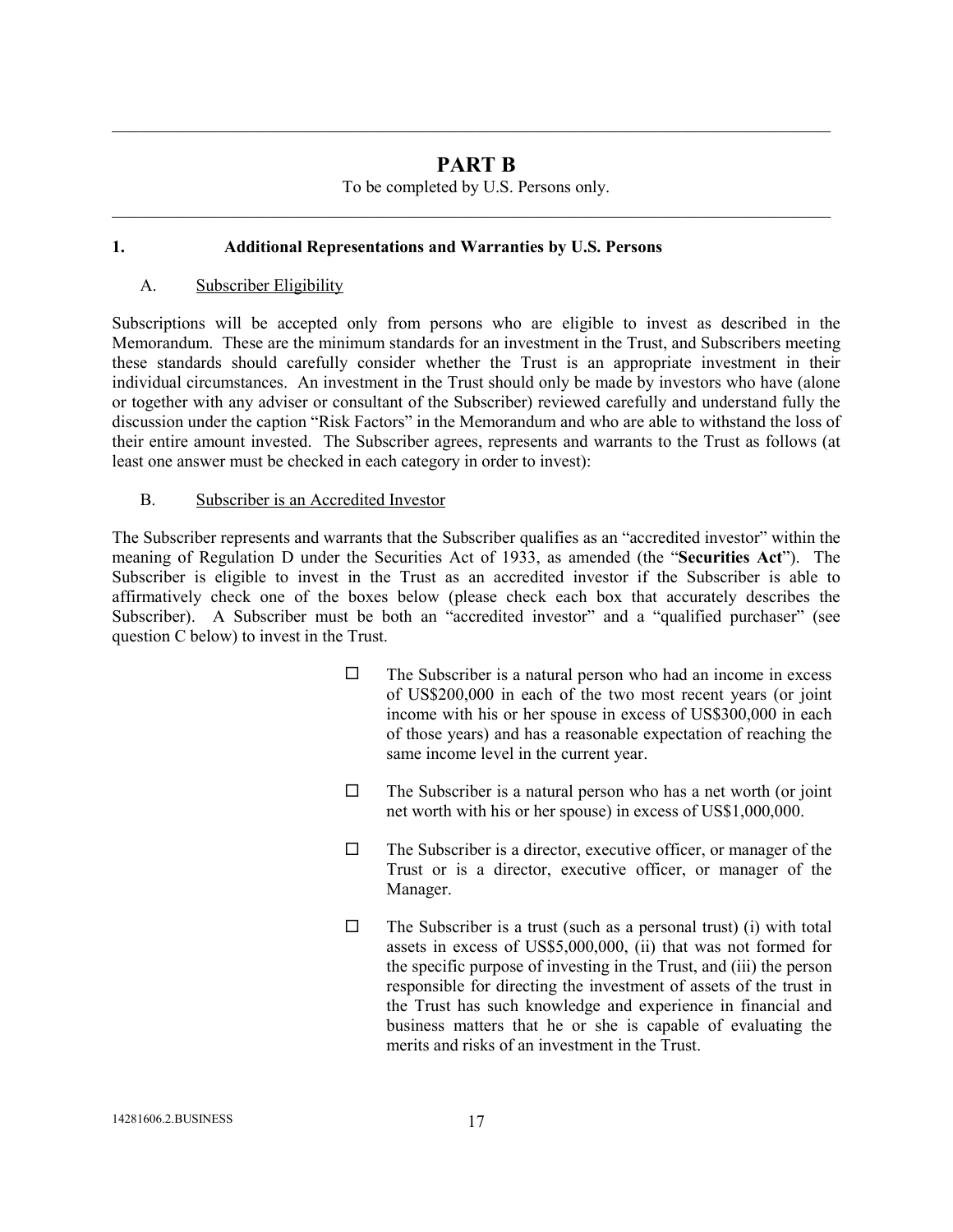$\square$  The Subscriber is an entity with total assets in excess of US\$5,000,000 which was not formed for the specific purpose of investing in the Trust and which is one of the following:

a corporation; or

a partnership; or

a limited liability company; or

a Massachusetts or similar business trust; or

an organization described in Section  $501(c)(3)$  of the Code.

- $\square$  The Subscriber is licensed, or subject to supervision, by U.S. federal or state examining authorities as a "bank" (as defined in section  $3(a)(2)$  of the Securities Act), a "savings and loan association" (or other institution described in Section  $3(a)(5)(A)$ of the Securities Act) or an "insurance company" (as defined in Section 2(13) of the Securities Act, or is an account for which a bank or savings and loan association is subscribing in a fiduciary capacity.
- $\square$  The Subscriber is registered with the U.S. Securities and Exchange Commission as a broker or dealer under the Securities Exchange Act of 1934, as amended (the "Exchange Act"), or is an investment company registered under the Investment Company Act of 1940, as amended (the "Investment Company Act"); or has elected to be treated or qualifies as a "business" development company" (within the meaning of Section 2(a)(48) of the Investment Company Act).
- $\square$  The Subscriber is a Small Business Investment Company licensed by the U.S. Small Business Administration under Section 301(c) or (d) of the Small Business Investment Act of 1958, as amended.
- $\Box$  The Subscriber is a private business development company as defined in Section 202(a)(22) of the Investment Advisers Act of 1940, as amended (the "Advisers Act").
- $\square$  The Subscriber is an employee benefit plan (other than a participant-directed plan), established and maintained by a state, its political subdivisions, or any agency or instrumentality of a state or its political subdivisions, with total assets in excess of US\$5,000,000. Participant-directed plans should contact the Trust.
- $\Box$  The Subscriber is an employee benefit plan within the meaning of the ERISA (i) which has total assets in excess of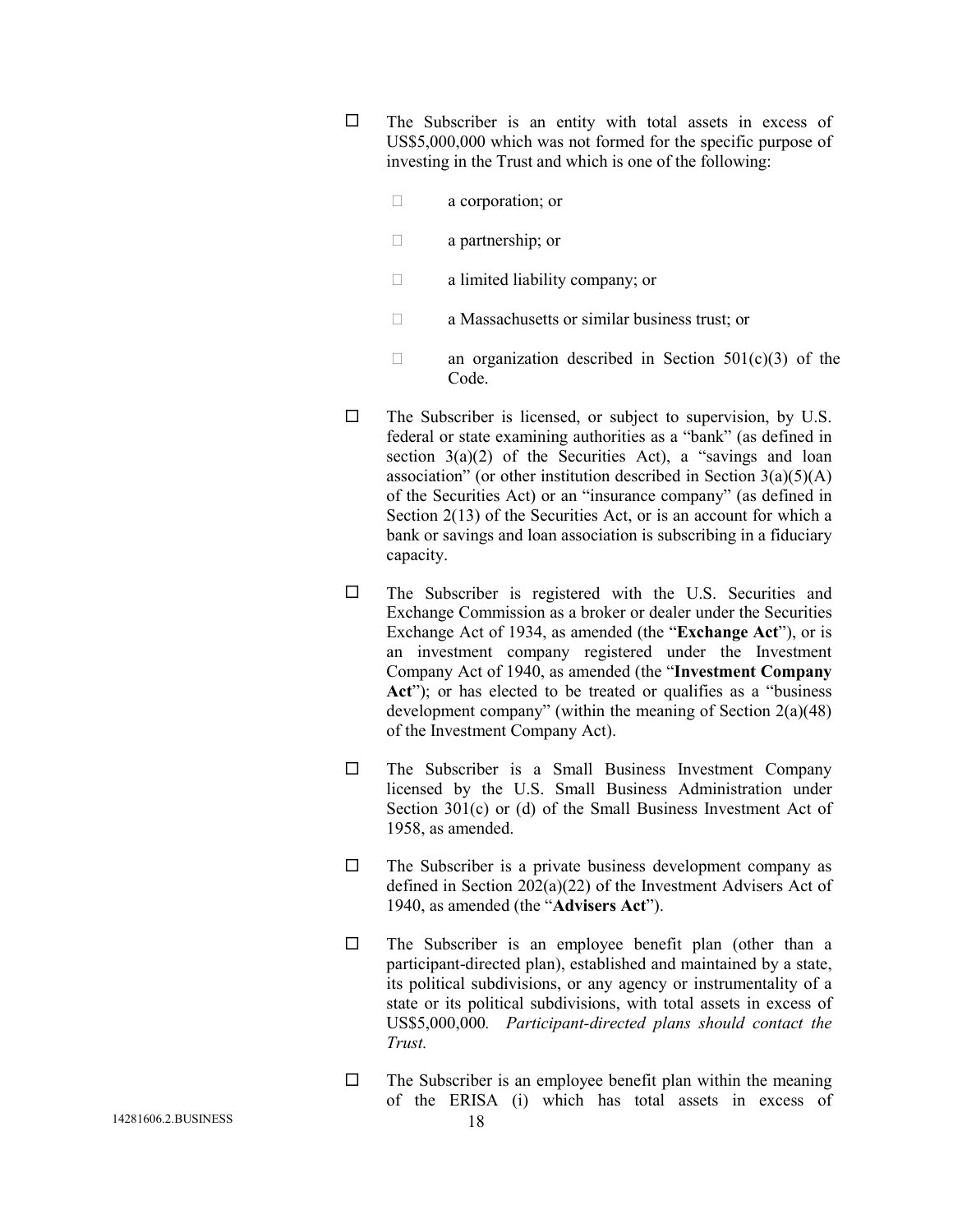US\$5,000,000, (ii) for which investment decisions are made by a plan fiduciary which is a bank, savings and loan association, insurance company, or registered investment adviser, or (iii) if a self-directed plan, in which investment decisions are made solely by persons that are "accredited investors". Participantdirected plans should contact the Trust.

 $\Box$  The Subscriber is an entity in which *all* of the equity owners are persons described above. If this item is checked, please contact the Trust. Additional requirements may apply.

### C. Subscriber is a Qualified Purchaser and Qualified Eligible Person

The Subscriber is a "qualified purchaser" as defined for purposes of Section  $3(c)(7)$  of the Investment Company Act and a "qualified eligible person" under Commodity Futures Trading Commission Rule 4.7 because the Subscriber is (please check each box that accurately describes the Subscriber):

- $\Box$  (1) A natural person (including any person who will hold a joint, community property, or other similar shared ownership interest in the Trust with that person's qualified purchaser spouse) who owns at least US\$5,000,000 in Investments (as defined in Appendix A);
- $\Box$  (2) A company<sup>\*</sup> that owns at least US\$5,000,000 in Investments and that is owned directly or indirectly by or for two or more natural persons who are related as siblings or spouse (including former spouses), or direct lineal descendants by birth or adoption, spouses of such persons, the estates of such persons, or foundations, charitable organizations, or trusts established by or for the benefit of such persons ("Family Company");
- $\Box$  (3) A trust that is not covered by clause (2) above, and that was not formed for the specific purpose of investing in the Trust, as to which the trustee or other person authorized to make decisions with respect to the trust, and each settlor or other person who has contributed assets to the trust, is a person described in clause  $(1)$   $(2)$ , or  $(4)$ ;
- $\Box$  (4) A person (including a company), acting for its own account or the accounts of other qualified purchasers, who in the aggregate owns and invests on a discretionary basis, not less

 $\overline{a}$ 

<sup>\*</sup> For purposes of this Question, "company" includes a corporation, a partnership, an association, a jointstock company, a trust or a fund. In order to be a "qualified purchaser" any company that both (i) would, but for an exception provided in Sections  $3(c)(1)$  or  $3(c)(7)$  of the Investment Company Act, be an investment company and (ii) was in existence prior to May 1, 1996, must have complied with the consent provisions of Section 2(a)(51)(C) of the Investment Company Act. See Appendix A.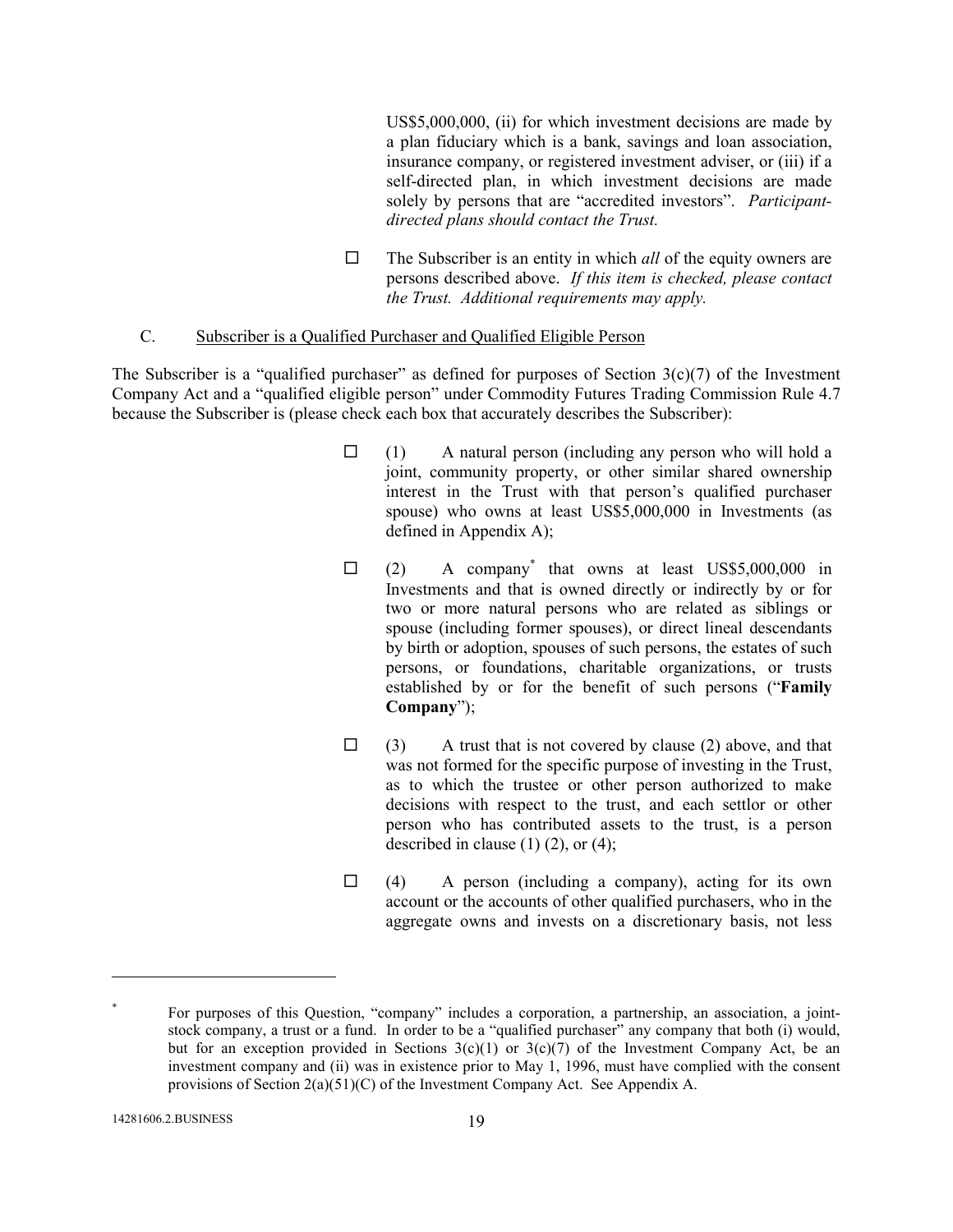than US\$25,000,000 in Investments;

- $\square$  (5) "Qualified Institutional Buyer" as defined in Rule 144A under the Securities Act (as that term is modified by the limitations imposed thereon by Rule 2a51-1(g)(1) under the Investment Company Act);
- $\Box$  (6) A company, regardless of the amount of its Investments, each of the beneficial owners of which is a person described in  $(1), (2), (3),$  or  $(4)$ . If this item is checked, please contact the Trust. Additional requirements may apply.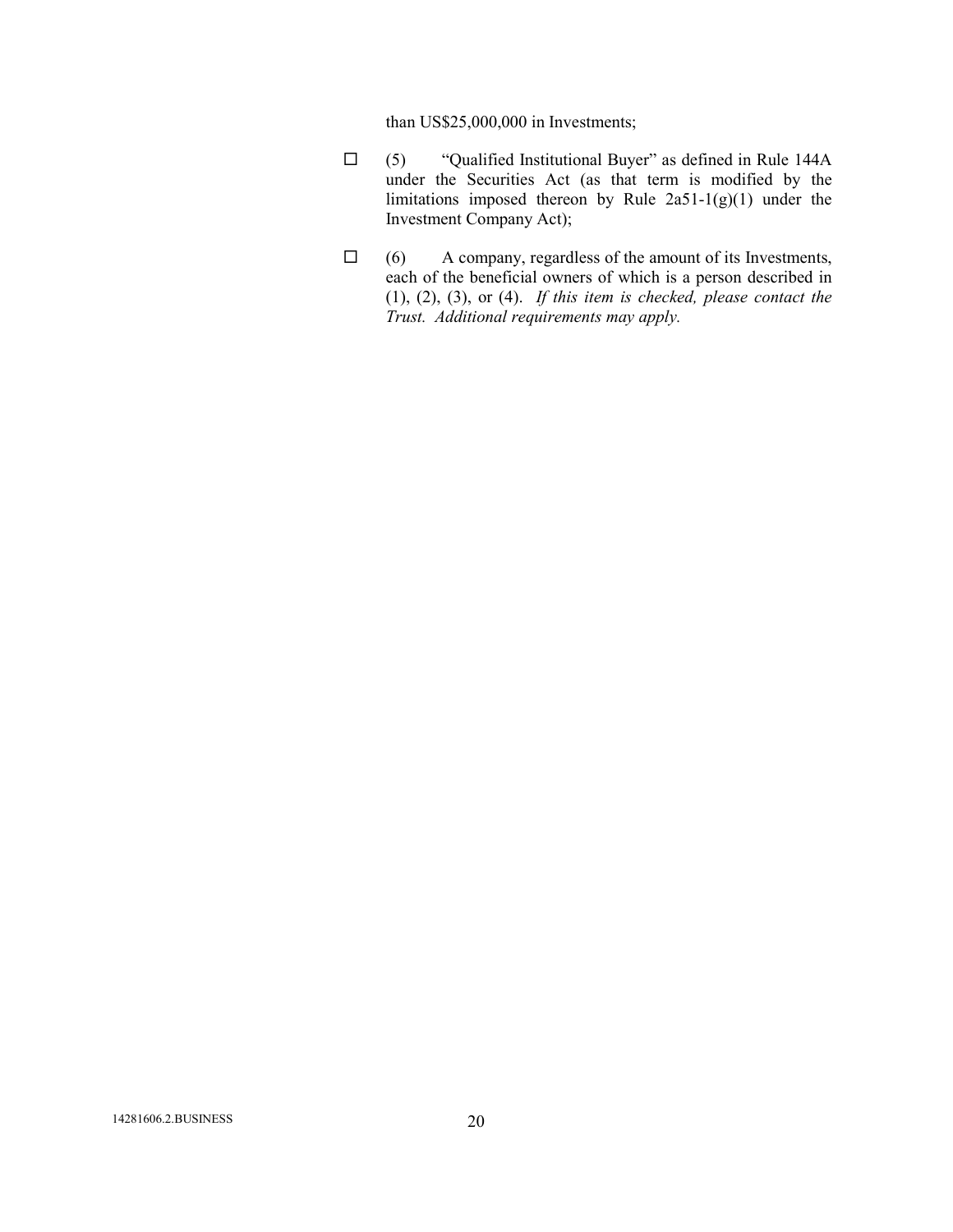## PART C

\_\_\_\_\_\_\_\_\_\_\_\_\_\_\_\_\_\_\_\_\_\_\_\_\_\_\_\_\_\_\_\_\_\_\_\_\_\_\_\_\_\_\_\_\_\_\_\_\_\_\_\_\_\_\_\_\_\_\_\_\_\_\_\_\_\_\_\_\_\_\_\_\_\_\_\_\_

To be completed by Related Non-U.S. Persons only. \_\_\_\_\_\_\_\_\_\_\_\_\_\_\_\_\_\_\_\_\_\_\_\_\_\_\_\_\_\_\_\_\_\_\_\_\_\_\_\_\_\_\_\_\_\_\_\_\_\_\_\_\_\_\_\_\_\_\_\_\_\_\_\_\_\_\_\_\_\_\_\_\_\_\_\_\_

## 1. Additional Representations and Warranties of Related Non-U.S. Persons

### A. Subscriber Eligibility

Subscriptions will be accepted only from persons who are eligible to invest as described in the Memorandum and the applicable subscription document(s). These are the minimum standards for an investment in the Trust, and Subscribers meeting these standards should carefully consider whether the Trust is an appropriate investment in their individual circumstances. An investment in the Trust should only be made by investors who have (alone or together with any adviser or consultant of the Subscriber) reviewed carefully and understand fully the discussion under the caption "Risk Factors" in the Memorandum and who are able to withstand the loss of their entire amount invested.

## B. Non-U.S. Person Status

The Subscriber hereby certifies that the Units are not being acquired by, or for the benefit of, any U.S. Person (as defined in Appendix A) nor in violation of any applicable law, that the Subscriber will not, subject to the conditions set forth in the Memorandum and the applicable subscription document(s), sell or offer to sell or transfer Units in the United States or to a U.S. Person. In particular, the Subscriber certifies that: (a) the Subscriber understands that the Trust has not been or will not be registered under the U.S. Investment Company Act of 1940, as amended (the "Investment Company Act") and that the Units have not been registered and will not be registered under the U.S. Securities Act of 1933, as amended (the "Securities Act"), and the Units have not been qualified under the securities laws of any State of the United States and may not be offered, sold or transferred in the United States or to or for the benefit of, directly or indirectly, any U.S. Person (except pursuant to an exemption from registration under the Securities Act and with the prior approval of the Trust in its sole discretion); (b) the Subscriber is not a U.S. Person; and (c) the Subscriber is not acquiring the Units for the account or benefit of any U.S. Person or with a view to their offer, sale or transfer within the United States or to or for the account or benefit of any U.S. Person. The Subscriber agrees not to engage in hedging transactions with regard to the Units unless in compliance with the Securities Act. Unless permitted under Regulation S of the Securities Act, the Subscriber was offered the Units outside of the United States and executed and sent the Subscription Form from outside of the United States.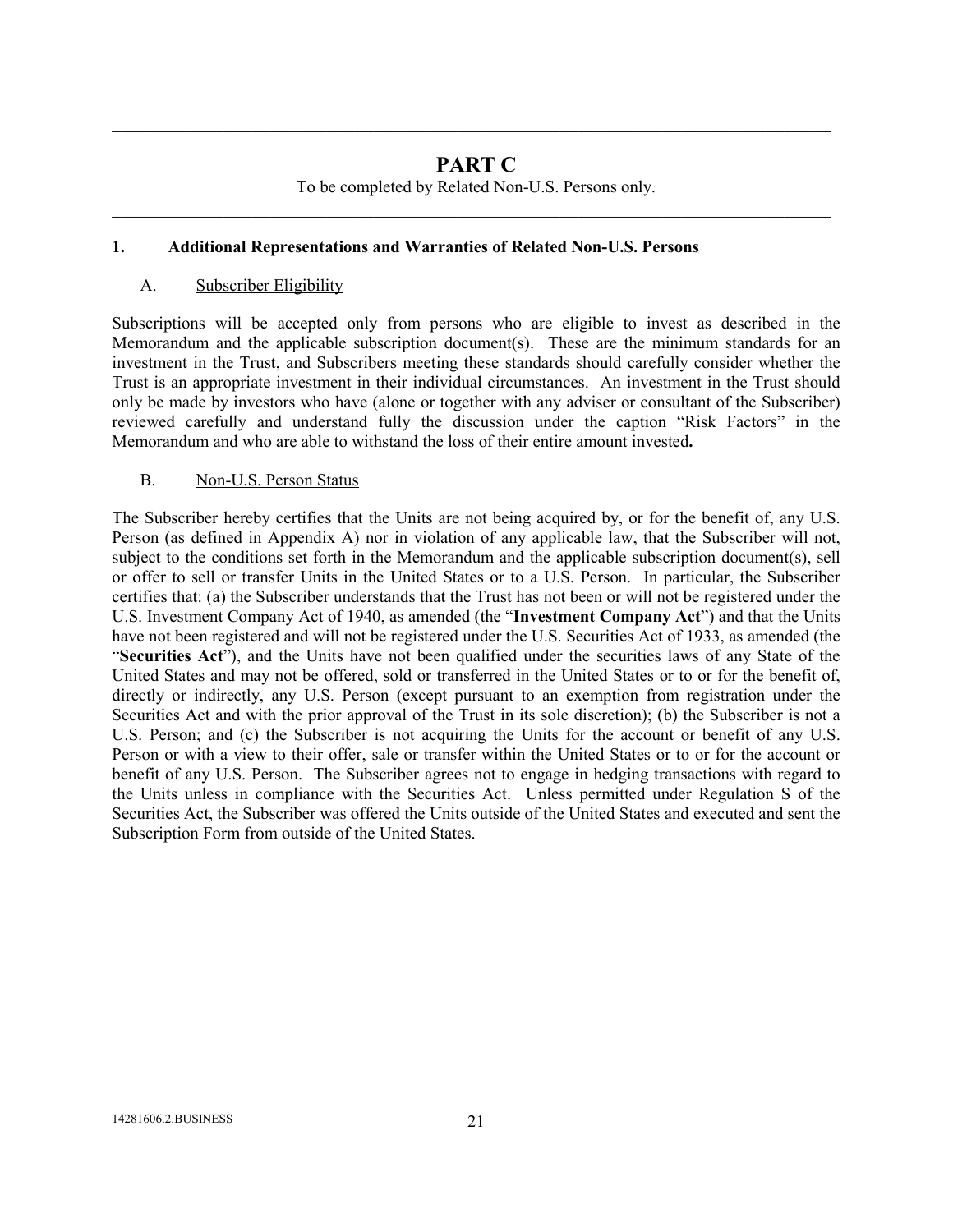## SIGNATURE PAGE

|                                         | Second Subscriber (if applicable): |
|-----------------------------------------|------------------------------------|
|                                         | Name in Block Letters:             |
|                                         |                                    |
| Corporate/Partnership/Nominee Applicant |                                    |
| (Please affix company chop or seal)     |                                    |
|                                         |                                    |
|                                         |                                    |
|                                         |                                    |
| <b>Authorized Signature</b>             | <b>Authorized Signature</b>        |
| Name in Block Letters:                  | Name in Block Letters:             |
| Position Held:                          | Position Held:                     |
|                                         |                                    |

Date: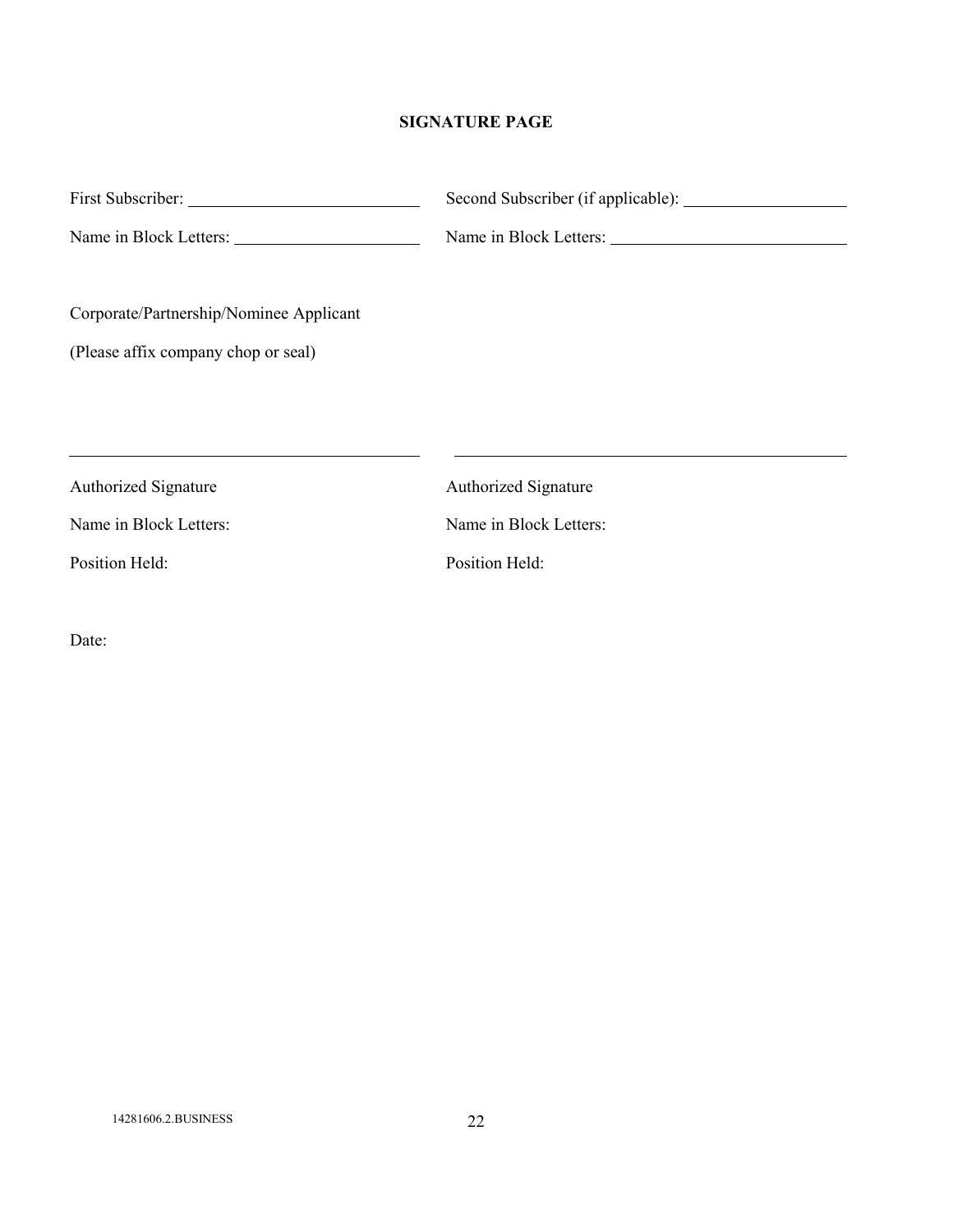#### Appendix A

#### **DEFINITIONS**

1. Benefit Plan Investor. The term Benefit Plan Investor means a benefit plan investor within the meaning of ERISA Section 3(42) and U.S. Department of Labor Regulation 29 C.F.R. Section 2510.3-101, which includes:

> (i) any employee benefit plan (as defined in Section 3(3) of ERISA) subject to the fiduciary responsibility provision of Title I of ERISA;

> (ii) any plan to which Section 4975 applies (which includes a trust described in Code Section 401(a) which forms a part of a plan, which trust or plan is exempt from tax under Code Section 501(a), a plan described in Code Section 403(a), an individual retirement account described in Code Sections 408(a) or 408A, an individual retirement annuity described in Code Section 408(b), a medical savings account described in Code Section 220(d), a health savings account described in Code Section 223(d) and an education savings account described in Code Section 530); and

> (iii) any entity (including a corporation, partnership, limited liability company, trust or association) whose underlying assets include plan assets by reason of an investment in the entity by a plan described in clause (i) or (ii) immediately above (generally because 25 percent or more of a class of interests in the entity is owned by plans, excluding in such 25 percent calculation any interests in the entity held by a person (other than a Benefit Plan Investor) with discretionary authority or control over the assets of the Subscriber or held by any affiliate of such person). An entity described in this clause (iii) will be considered to hold plan assets only to the extent of the percentage of equity interest in the entity held by benefit plans described in clauses (i) and (ii).

Benefit Plan Investors also include that portion of any insurance company's general account assets that are considered "plan assets" and (except to the extent the entity is an investment company registered under the Investment Company Act) the assets of any insurance company separate account or bank common or collective trust in which plans invest. Individual Retirement Accounts and Annuities ("IRAs") are Benefit Plan Investors.

- 2. Investments. For the purposes of determining "qualified purchaser" status, the term "Investments" means all of the following:
	- (i) Securities (as defined by Section  $2(a)(1)$  of the Securities Act), other than securities of an issuer that controls, is controlled by, or is under common control with, the Subscriber, unless the issuer of such securities is any of the following:
		- (A) An investment company, a company that would be an investment company under the Investment Company Act but for the exclusions provided by Sections  $3(c)(1)$ through 3(c)(9) of the Investment Company Act or the exemptions provided by Rules 3a-6 or 3a-7 thereunder, or a commodity pool;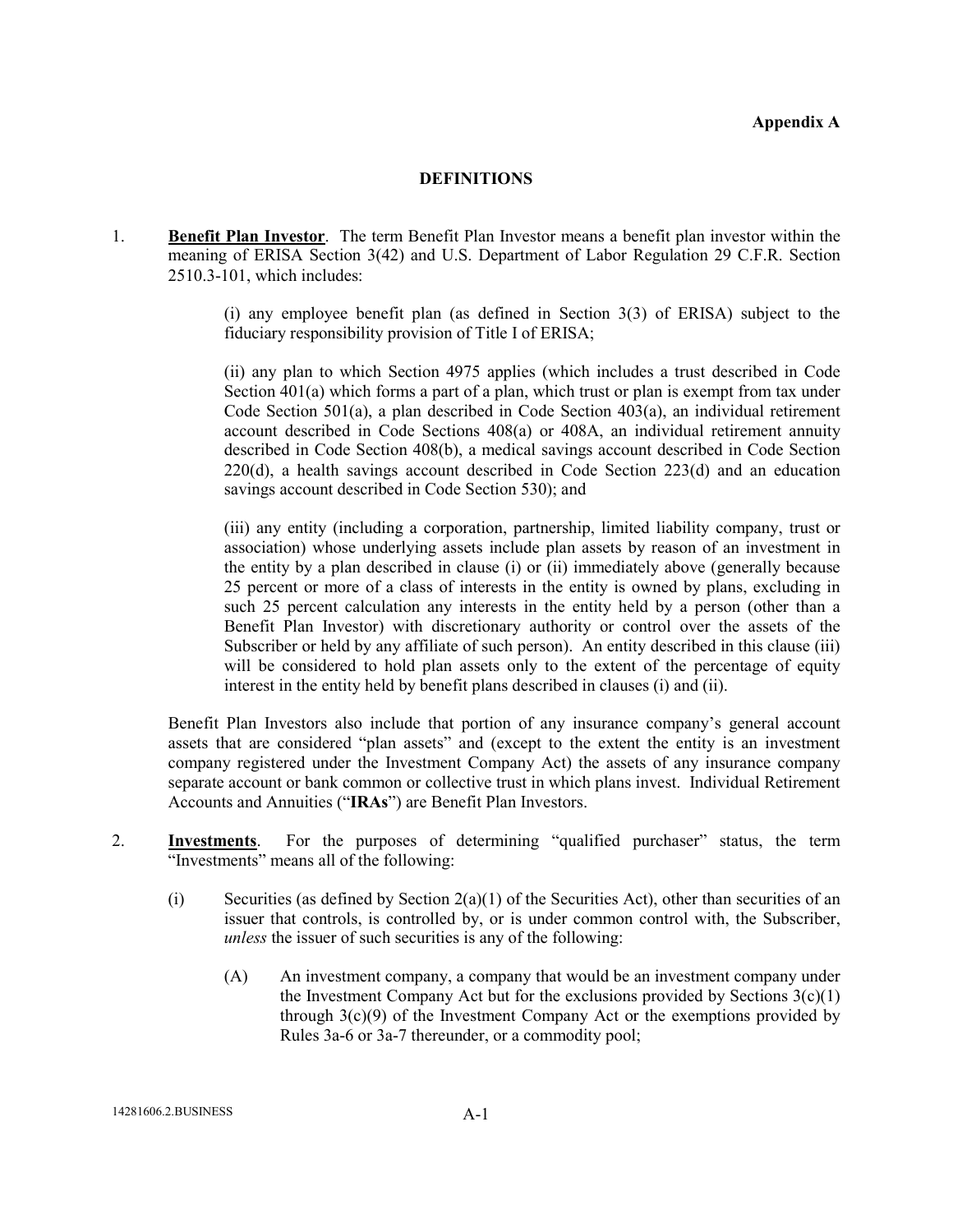- (B) A company that files reports pursuant to Section 13 or Section 15(d) of the Exchange Act or that has a class of securities that are listed on a "designated offshore securities market" as that term is defined by Regulation S under the Securities Act; or
- (C) A company with shareholders' equity of not less than US\$50 million (determined in accordance with generally accepted accounting principles) as reflected on the company's most recent financial statements, provided that such financial statements present the information as of a date within 16 months preceding the date on which the Subscriber acquires Units of the Trust.
- (ii) Real estate held for "Investment Purposes," as described below.

(iii) "Commodity Interests" held for Investment Purposes, as described below. "Commodity Interests" means commodity futures contracts, options on commodity futures contracts, and options on physical commodities traded on or subject to the rules of:

- (A) Any contract market designated for trading such transactions under the Commodity Exchange Act ("CEA") and the rules thereunder; or
- (B) Any board of trade or exchange outside the United States, as contemplated in Part 30 of the rules under the CEA.
- (iv) "Physical Commodities" held for Investment Purposes, as described below. "Physical Commodity" means any physical commodity with respect to which a Commodity Interest is traded on a market specified in (iii)(A) or (B) immediately above.
- (v) To the extent not securities, "Financial Contracts" entered into for Investment Purposes, as described below. "Financial Contracts" means any arrangement that:
	- (A) Takes the form of an individually negotiated contract, agreement, or option to buy, sell, lend, swap, or repurchase, or other similar individually negotiated transaction commonly entered into by participants in the financial markets;
	- (B) Is in respect of securities, commodities, currencies, interest or other rates, other measures of value, or any other financial or economic interest similar in purpose or function to any of the foregoing; and
	- (C) Is entered into in response to a request from a counter party for a quotation, or is otherwise entered into and structured to accommodate the objectives of the counter party to such arrangement.
- (vi) If the Subscriber is a company that would be an investment company but for one of the exclusions provided by Section  $3(c)(1)$  or Section  $3(c)(7)$  of the Investment Company Act, or a commodity pool, any amounts payable to the Subscriber pursuant to a firm agreement or similar binding commitment pursuant to which a person has agreed to acquire an interest in, or make capital contributions to, the Subscriber upon demand of the Subscriber; and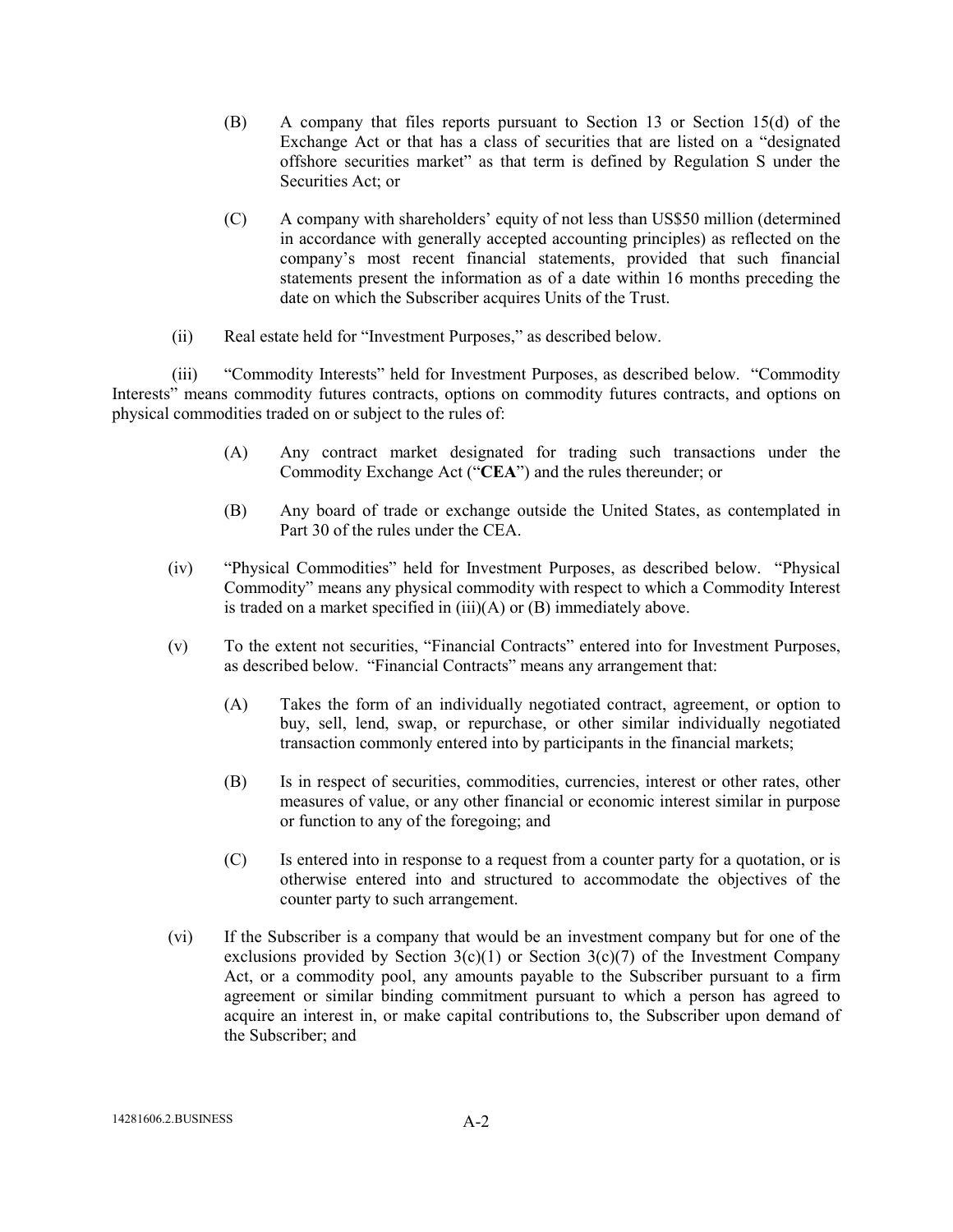- (vii) Cash and cash equivalents (including foreign currencies) held for Investment Purposes, as described below, including:
	- (A) Bank deposits, certificates of deposit, bankers acceptances and similar bank instruments held for Investment Purposes; and
	- (B) The net cash surrender value of an insurance policy.

Investment Purposes. For purposes of the definition of "Investment" the following applies. Real estate is not considered to be held for Investment Purposes by a Subscriber if it is used by the Subscriber or a Related Person, as defined below, for personal purposes or as a place of business, or in connection with the conduct of the trade or business of the Subscriber or a Related Person, *provided that* real estate owned by a Subscriber that is engaged primarily in the business of investing, trading or developing real estate in connection with such business may be deemed to be held for Investment Purposes. Residential real estate is not deemed to be used for personal purposes if deductions with respect to such real estate are not disallowed by Section 280A of the Code. A Commodity Interest or Physical Commodity owned, or a financial contract entered into, by a Subscriber that is engaged primarily in the business of investing, reinvesting, or trading in Commodity Interests, Physical Commodities or financial contracts in connection with such business may be deemed to be held for Investment Purposes. The term "Related Person" generally means a person who is related to the Subscriber as a sibling, spouse or former spouse, or is a direct lineal descendant or ancestor by birth or adoption of the Subscriber, or is a spouse of such descendant or ancestor, provided that, in the case of a Family Company, a Related Person includes any owner of the Family Company and any person who is a Related Person of such owner.

Valuation. For purposes of determining whether a Subscriber is a qualified purchaser, the aggregate amount of Investments owned and invested on a discretionary basis by the Subscriber shall be the Investments' fair market value on the most recent practicable date or their cost, provided that: in the case of Commodity Interests, the amount of Investments shall be the value of the initial margin or option premium deposited in connection with such Commodity Interests; and, in each case, certain deductions (described below) from the amount of Investments owned by the Trust must be made. In determining whether any person is a qualified purchaser there is deducted from the amount of such person's Investments the amount of any outstanding indebtedness incurred to acquire or for the purpose of acquiring the Investments owned by such person. Additionally, in determining whether a Family Company is a qualified purchaser, there will be deducted from the value of such Family Company's Investments any outstanding indebtedness incurred by an owner of the Family Company to acquire such **Investments** 

*Joint Investments*. In determining whether a natural person is a qualified purchaser, there may be included in the amount of such person's Investments any Investments held jointly with such person's spouse, or Investments in which such person shares with such person's spouse a community property or similar shared ownership interest. In determining whether spouses who are making a joint investment in the Trust are qualified purchasers, there may be included in the amount of each spouse's Investments any Investments owned by the other spouse (whether or not such Investments are held jointly). In each case, the amount of any such Investments will be reduced by any deductions specified above (under "Valuation") with respect to each spouse.

Investments by Subsidiaries. For purposes of determining the amount of Investments owned by a company under paragraph (c) of the "Qualified Purchaser" question in the Subscriber Qualifications section above, there may be included Investments owned by majority-owned subsidiaries of the company and Investments owned by a company ("Parent Company") of which the company is a majority-owned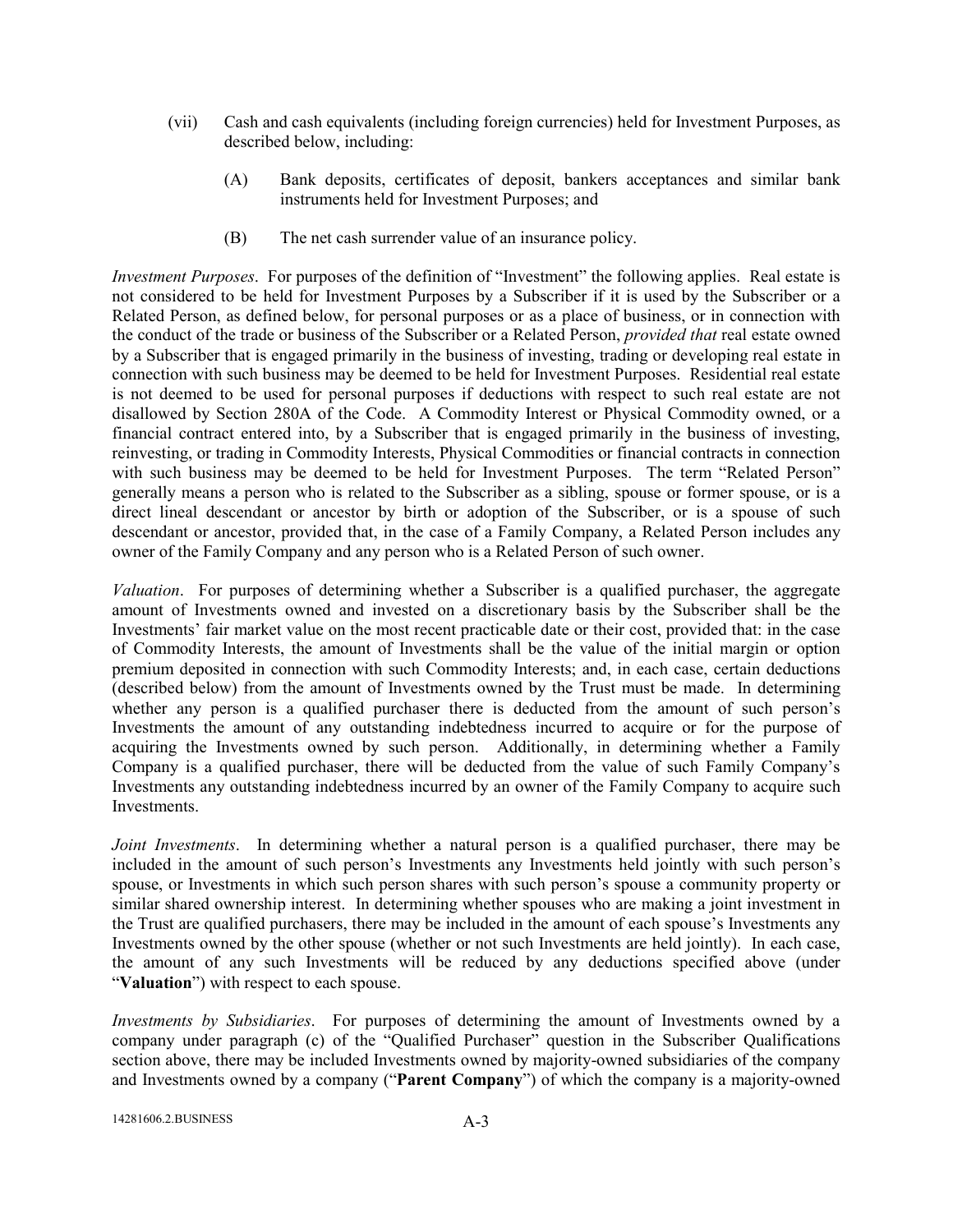subsidiary, or by a majority-owned subsidiary of the company and other majority-owned subsidiaries of the Parent Company.

Certain Retirement Plans and Trusts. In determining whether a natural person is a qualified purchaser, there may be included in the amount of such person's Investments any Investments held in an individual retirement account or similar account the Investments of which are directed by and held for the benefit of such person.

- 3.  $3(c)(1) / 3(c)(7)$  Subscribers and Subscribers Primarily Engaged in Trading Securities. The Subscription Form requests certain information and requires certain statements with respect to companies relying upon  $3(c)(1)$  or  $3(c)(7)$  of the Investment Company Act. These include unregistered entities primarily engaged, or holding themselves out as primarily engaged, in investing, holding or trading securities. Such entities include private funds, like hedge funds and private equity or venture capital funds, as well as offshore funds. The funds may be either a "qualified purchaser" funds or relying upon the "100 person rule."
- 4. Consent to be Treated as a Qualified Purchaser. Section  $2(a)(51)(C)$  of the Investment Company Act provides that any company relying on Section  $3(c)(1)$  or Section  $3(c)(7)$  must have the consent of certain beneficial owners of its outstanding securities (other than short-term paper) in order to be treated as a "qualified purchaser." The owners who must consent are those who acquired those securities on or before April 30, 1996 ("pre-amendment beneficial owners"). In addition, any pre-amendment beneficial owners of, directly or indirectly, any pre-amendment beneficial owner of the Trust that is itself a  $3(c)(1)$  or  $3(c)(7)$  entity must also consent. Beneficial owners for this purpose are determined in accordance with the Section  $3(c)(1)(A)$ , as modified by Rule 2a51-2. For certain family companies and trusts, unanimous consent of the trustees, director or general partners suffices.
- 5. **U.S. Person.** The term "U.S. Person" means any person who is a "U.S. person" as set forth in Regulation S promulgated under the Securities Act and any person who is not a "Non-United States person" as defined in Rule 4.7 under the U.S. Commodity Exchange Act (i.e., deemed a U.S. person under either or both rules).

 Each of the following is a "U.S. person" under Regulation S: (1) any natural person resident in the United States; (2) any partnership or corporation organized or incorporated under the laws of the United States; (3) any estate of which any executor or administrator is a U.S. person; (4) any trust of which any trustee is a U.S. person; (5) any agency or branch of a non-U.S. entity located in the United States; (6) any non-discretionary account or similar account (other than an estate or trust) held by a dealer or other fiduciary for the benefit or account of a U.S. person; (7) any discretionary account or similar account (other than an estate or trust) held by a dealer or other fiduciary organized, incorporated, or (if an individual) resident in the United States; and (8) any partnership or corporation if (i) organized or incorporated under the laws of any non-U.S. jurisdiction and (ii) formed by a U.S. person principally for the purpose of investing in securities not registered under the Securities Act, unless it is organized or incorporated, and owned, by accredited investors (as defined in Rule 501(a) under the Securities Act) who are not natural persons, estates or trusts.

 "U.S. person" does not include: (1) any discretionary account or similar account (other than an estate or trust) held for the benefit or account of a non-U.S. person by a dealer or other professional fiduciary organized, incorporated or, if an individual, resident in the United States; (2) any estate of which any professional fiduciary acting as executor or administrator is a U.S.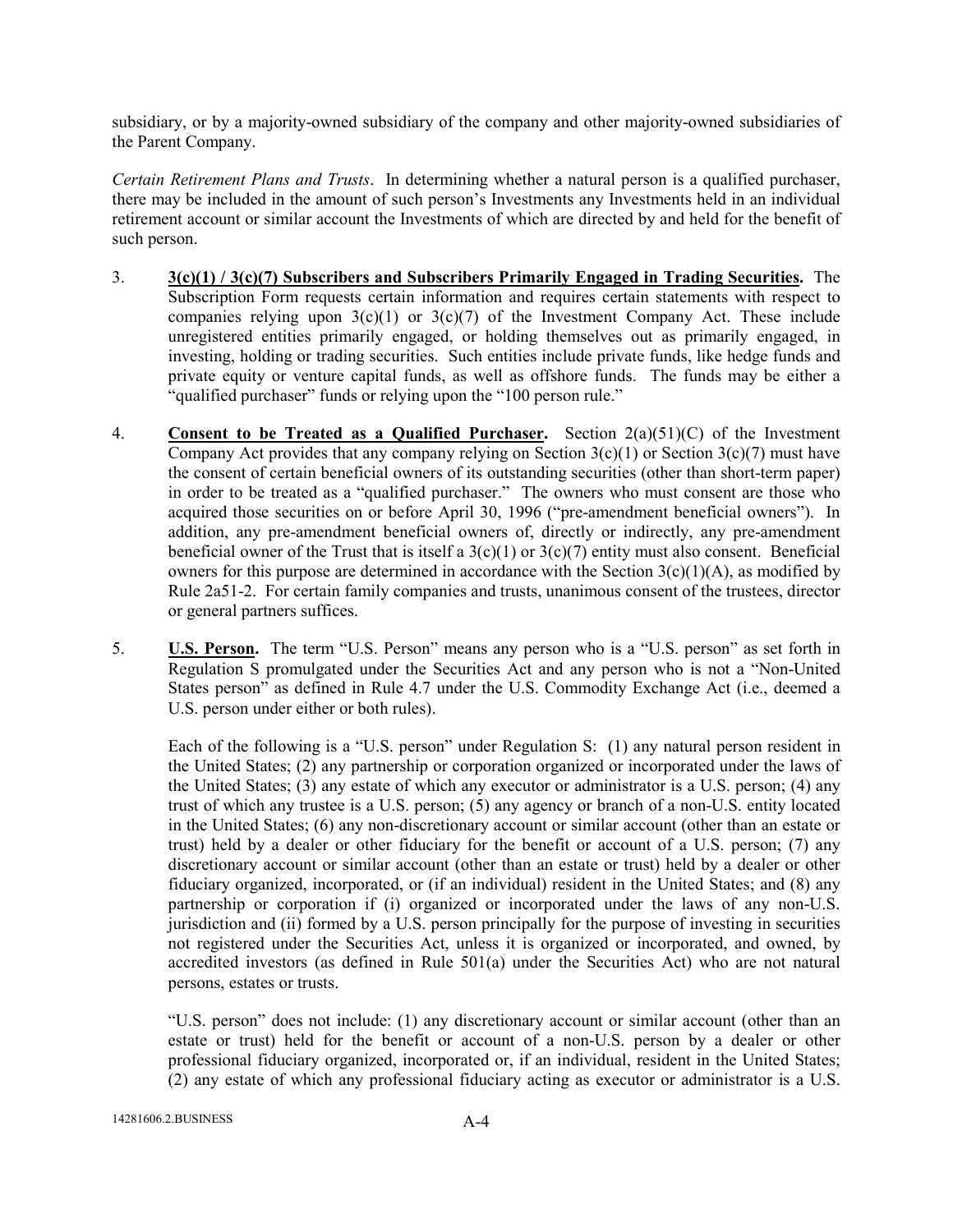person if (i) an executor or administrator of the estate who is not a U.S. person has sole or shared investment discretion with respect to the assets of the estate and (ii) the estate is governed by non-U.S. law; (3) any trust of which any professional fiduciary acting as trustee is a U.S. person if a trustee who is not a U.S. person has sole or shared investment discretion with respect to the trust assets, and no beneficiary of the trust (and no settlor if the trust is revocable) is a U.S. person; (4) an employee benefit plan established and administered in accordance with the law of a country other than the United States and customary practices and documentation of such country; (5) any agency or branch of a U.S. person located outside the United States if (i) the agency or branch operates for valid business reasons and (ii) the agency or branch is engaged in the business of insurance or banking and is subject to substantive insurance or banking regulation, respectively, in the jurisdiction where located; or (6) the International Monetary Fund, the International Bank for Reconstruction and Development, the Inter-American Development Bank, the Asian Development Bank, the African Development Bank, the United Nations and their agencies, affiliates and pension plans, and any other similar international organizations, their agencies, affiliates and pension plans.

6. **U.S. Person for Tax Purposes (U.S. Holder).** For U.S. federal income tax purposes, the term "U.S. person" (referred to herein as a "U.S. Holder") includes a U.S. citizen or resident alien of the United States (as defined for United States federal income tax purposes); any entity treated as a partnership or corporation for U.S. tax purposes that is created or organized in, or under the laws of, the United States or any state thereof; any other partnership that is treated as a U.S. person under U.S. Treasury Department regulations; any estate, the income of which is subject to U.S. income taxation regardless of source; and any trust over whose administration a court within the United States has primary supervision and all substantial decisions of which are under the control of one or more U.S. fiduciaries. Persons who have lost their U.S. citizenship and who live outside the United States may nonetheless, in some circumstances, be treated as U.S. Holders.

A Subscriber may be a U.S. Holder for federal income tax purposes but not a "U.S. Person," for purposes of investor qualification for the Trust. For example, an individual who is a U.S. citizen residing outside of the United States is not a "U.S. Person" but is a U.S. Holder for federal income tax purposes.